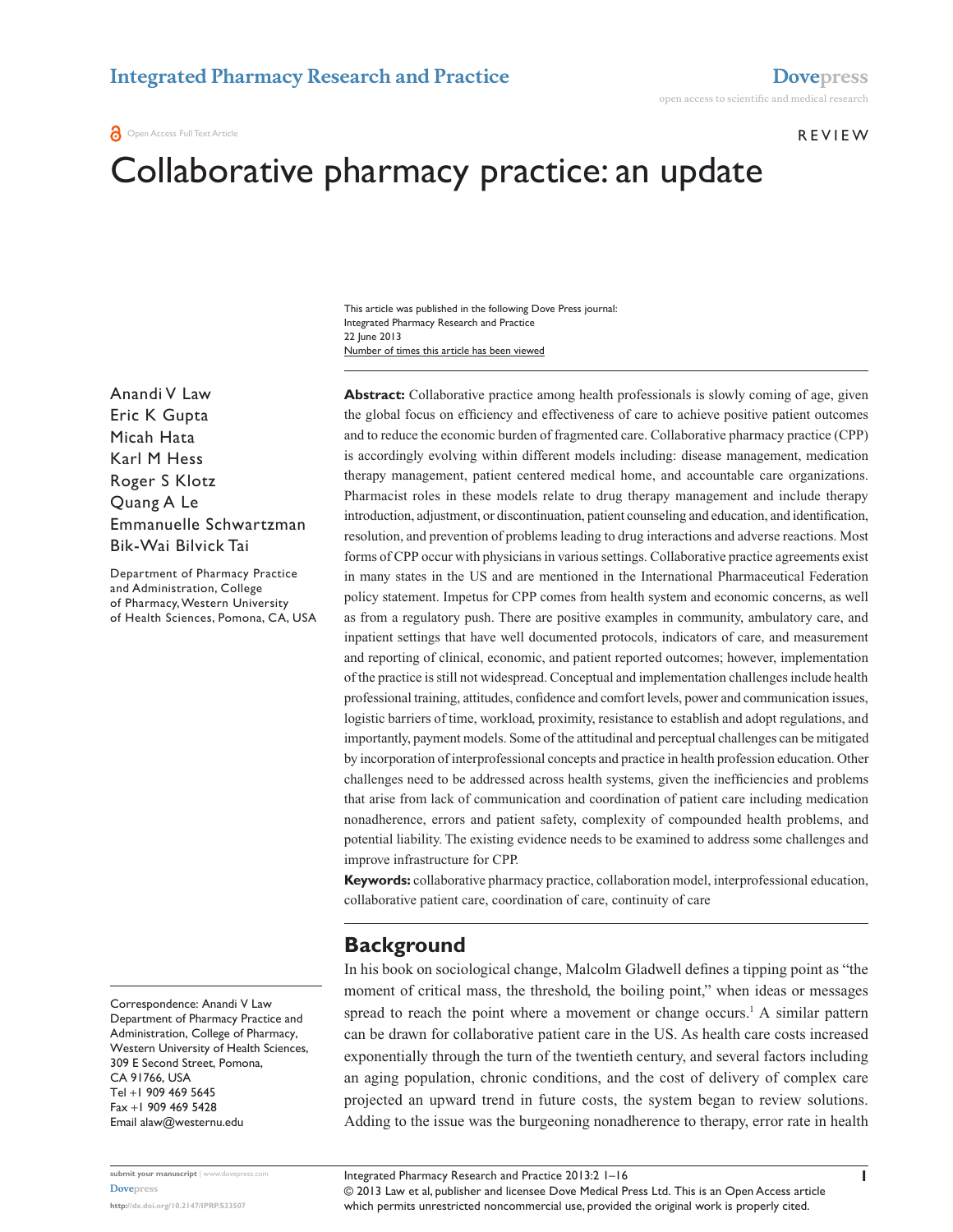care delivery, and related suboptimal health outcomes.<sup>2</sup> In March 2001, a report titled "Crossing the quality chasm: a new health system for the 21st century" by the Institute of Medicine, which is an entity of multidisciplinary experts, identified a gap (chasm) in the US health care system that prevents patients from receiving the care that the system is capable of providing.3 In describing the multiple levels of systemic change necessary to achieve an improved quality of care (safe, effective, patient centered, timely, efficient, and equitable care) for patients with chronic diseases, the report presented specific areas for systemic redesign including information technology, alignment of payment with quality improvement, and more importantly, training of health professionals in interdisciplinary and evidence based practice. This report, which appears to be the tipping point in the awareness for collaborative patient care, shed light on the need for communication and collaboration among health professionals as a means of establishing much needed continuity and coordination of care to achieve positive patient care outcomes.

## **Objectives**

This review aimed to present an update on collaborative pharmacy practice (CPP); accordingly, the outline of the paper includes definition, description and evolution, theories and models of collaborative practice, best practices, challenges in its implementation, and future directions in the area.

### **Introduction**

Collaborative patient care practice is focused on a team based approach to health care of a patient and their family to ultimately achieve a higher level of continual care.<sup>3</sup> Its genesis in the US goes back to World War II when different medical professionals worked together as a team to provide effective treatment to wounded soldiers.<sup>4</sup> However, adoption of the model in concept and implementation has been delayed due to the absence of pertinent state laws and regulations, the era of super specialization in each health profession, resistance by providers who felt threatened, and the lack of a compensation mechanism from third parties for such care. Recent impetus for collaborative practice has been from regulatory and national quality organizations. As evidence began to highlight the correlation between the absence of continuous, coordinated, and collaborative care with negative outcomes, collaborative practice within and among different health professionals has now become a national agenda. The newly emerging team based approach

brings health professionals, like physicians, pharmacists, and nurses, together by engaging them in the provision of care. As such, in interdisciplinary collaborative teams, every health care professional has access to important patient data (ie, laboratory data, total medication history, physical assessment data) and is therefore aware of a patient's complete health care needs and can reasonably expect the other providers' actions and procedures within the framework of collaborative health care.<sup>5</sup>

## **Search strategy for review**

A structured search was performed focusing on the characteristics of CPP. English language articles were identified in Pubmed up to October 2012 using the following search terms: "collaborative pharmacy practice", "interdisciplinary pharmacy practice", "multidisciplinary pharmacy practice", "physician pharmacist collaboration" "collaborative drug therapy management", "collaborative practice agreement", "physician pharmacist agreement", "physician pharmacist partnership", "physician pharmacist model", "physician pharmacist outcome", "pharmacy collaborative care example", "collaborative practice reimbursement", and "medication therapy management". The references of identified articles were also reviewed to identify other potentially relevant publications.

Letters, notes, and conference abstracts were excluded. In total, 142 full text articles were retrieved for review, and 55 were included for reference in the manuscript preparation. Additional sources such as books, electronic news, organization policy statements, reports, and websites relevant to the topic were also included for reference.

## **Description of CPP**

CPP has been variable for several reasons. The often noted cliché in health care has been the presence of silos in practice. Pharmacists typically focused on prescription dispensing secondary to physician diagnosis and prescribing. Collaborative practice between pharmacists and physicians may have been present episodically or anecdotally, but was not actively pursued until patient safety and outcomes became the focus of health care. The medication focused nature of the pharmacy profession has led to definitions and examples of CPP that are centered on physician–pharmacist collaboration.

Collaborative practice involving pharmacists has been gradually gaining traction based on evidence and regulatory forces. The Collaborative Practice Agreement Act (CPA-Act) that currently exists in 46 US states gives pharmacists permission to voluntarily enter into collaborative agreements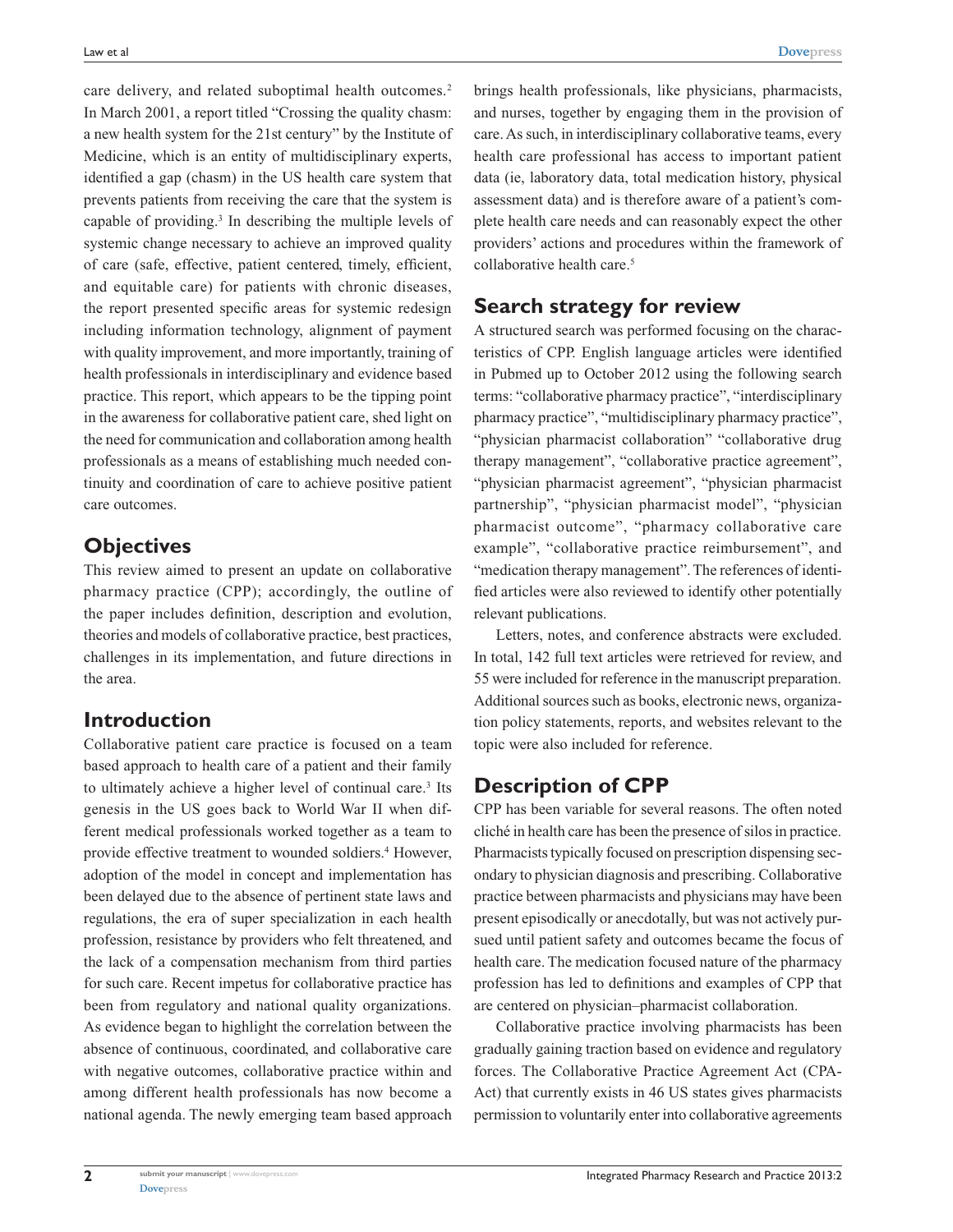with physicians and other providers to offer a variety of health care services to patients according to a set protocol.<sup>6,7</sup> In most US states that allow collaborative management, no special requirements beyond licensure are required to enter into such an arrangement. However, in a few US states, completion of board certification, an American Society of Health-System Pharmacists (ASHP) accredited residency, a certain number of years working as a licensed pharmacist (Bachelor of Pharmacy or Doctor of Pharmacy), and/or working in certain settings such as in a clinic or in long-term care are required.<sup>8</sup>

Collaborative practice between a pharmacist and a physician focuses on drug therapy management which includes medication therapy introduction, adjustment, or discontinuation, patient counseling/education, and lastly, the identification, resolution, and prevention of any drug-drug interactions, as well as the identification of adverse reactions via symptom analysis by the pharmacist, thus eliminating a potential diagnostic problem. Most forms of collaborative practice appear to involve pharmacists working with a single physician or groups of physicians in a medical office, clinic, or other ambulatory care type setting. $9-12$  Similar to the CPA-Act, pharmacists in other countries have agreements with physicians; for example, in Quebec, Canada, pharmacists are allowed to initiate and modify drug therapy based on a physician's prescription and request laboratory analyses as needed.13

## **Process models for CPP**

This section presents an overview of the different types of collaborative processes that exist in practice or that are emerging. Disease states for which collaborative practice models have been reported include dyslipidemia, hypertension, metabolic syndrome, and chronic kidney disease.<sup>11,13–16</sup>

In these reports, $11,13-16$  the overall model is such that the patients' first access to healthcare is through their physician. The physician, in turn, delegates certain responsibilities to the pharmacist, depending upon the exact collaborative practice arrangement which has been made between the physician and pharmacist, in an effort to attain better clinical outcomes for their patients. Pharmacist responsibilities within these reports range from identifying and resolving singular medication therapy problems and prescribing medication renewals to tasks such as adding, deleting, or otherwise adjusting the medication therapy regimens of patients, ordering laboratory tests, and performing limited physical assessments. Through the incorporation of pharmacists, medication management is typically better optimized and patient care outcomes improved. Typically, since physicians and pharmacists work in close proximity in these types of settings, interprofessional communication is improved, thus further fostering collaboration and improving patient care.<sup>17</sup>

CPP tends to be a global description encompassing many forms of collaborative practice. Some of the delivery models of care that exist or are emerging and that involve pharmacists include: disease management (DM), medication therapy management (MTM), patient centered medical home (PCMH), accountable care organizations (ACOs). Each of these models has some characteristics that set it apart but they all revolve around the concept of collaborative practice to ensure optimal outcomes. Delivery of care in each model includes provider– provider and provider–patient communication, coordination, and continuity of care. In DM, the focus is on patients with a specific highly prevalent chronic condition that is highly associated with multiple and complex morbidities if untreated or uncontrolled, has multiple modalities of treatment and care, has potential for self-care, and has a significant economic burden.18,19 Pharmacists have been shown to improve management of the condition and resultant clinical and patient reported outcomes, along with reduced economic burden when they provide patient education on medications, continuous monitoring in conjunction with physicians, and close the loop on communication – front- and back-end. Further, streamlined protocols of care, specified indicators of change, and documentation of outcomes have been essential aspects of successful DM programs.<sup>20,21</sup>

MTM is another model that was officially established as a program by the Center for Medicare and Medicaid Services (CMS) as part of the Medicare Modernization and Improvement Act (2003) to improve medication adherence and optimize therapeutic outcomes.22 In particular, MTM has provided an opportunity for pharmacists to provide more direct patient care services in a community setting. According to the American Pharmacists Association, MTM services may include: medication therapy reviews, pharmacotherapy consults, anticoagulation management, immunizations, health and wellness programs, and many other clinical services. Reports of pharmacist involvement in community pharmacy based collaborative practice via MTM have also been published.7,23,24

PCMH is an emerging model for organizing and delivering care that has been developed in primary care, particularly in response to a predicted shortage of primary care physicians. It encompasses a team approach to care that may involve various professionals: physicians, advanced practice nurses, physician assistants, nurses, pharmacists, nutritionists,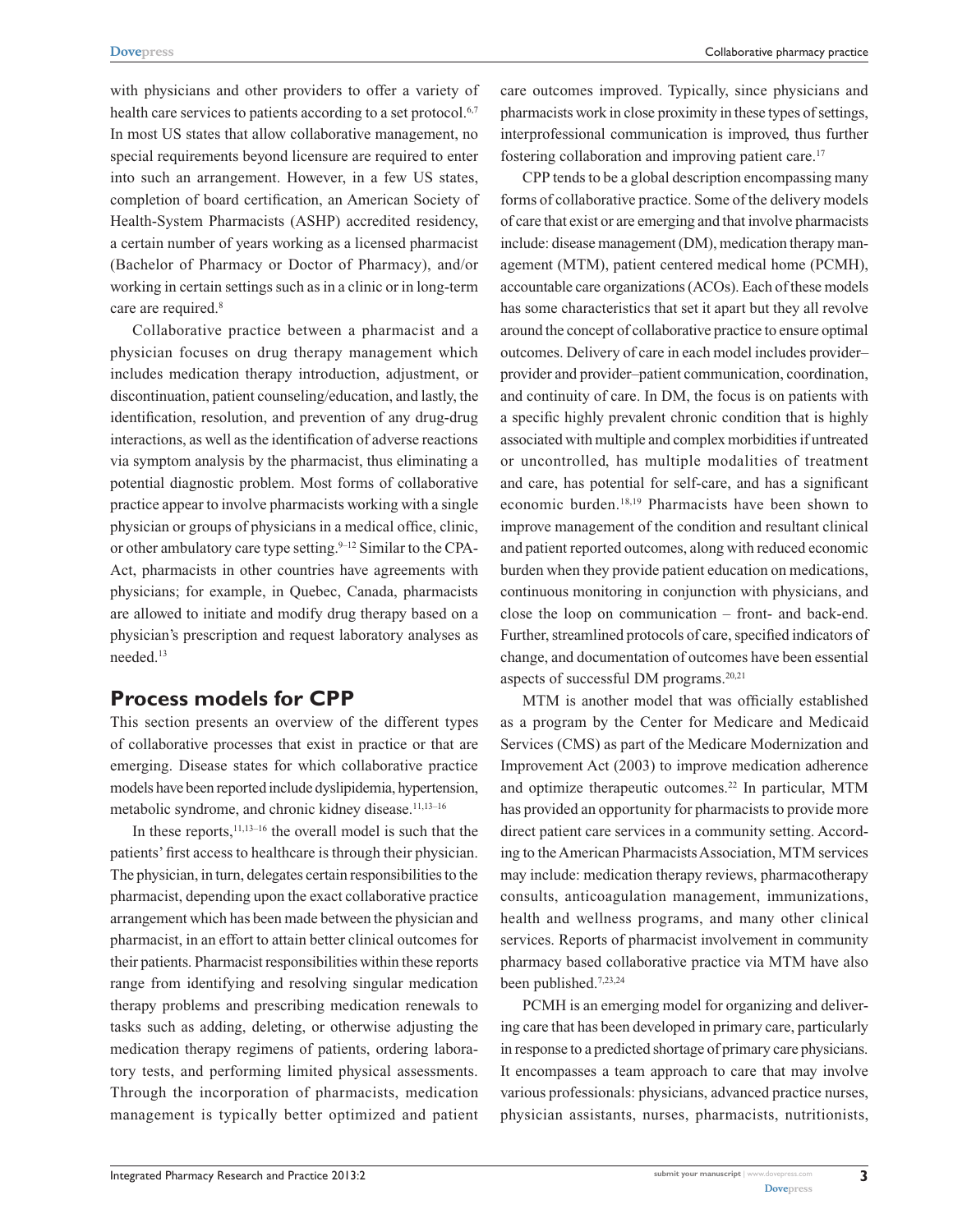social workers, educators, and care coordinators. The model comprises five functions: comprehensive care, patient centeredness, coordination of care, accessible services, and quality and safety. A 2009–2010 report of the American Association of Colleges of Pharmacy identified 151 unique models that define/discuss pharmacy's involvement in primary care services.25 The majority of these models focused on chronic disease management (eg, diabetes, hypertension, dyslipidemia), and some specialized services (eg, hepatitis, oncology, tuberculosis, anticoagulation). Most models were situated in ambulatory care settings  $(n = 81, 54\%)$ , while integrated settings ( $n = 33, 22\%$ ), community pharmacy ( $n = 29$ , 19%), and other ( $n = 8, 5%$ ) constituted the rest.<sup>25</sup>

The most recent development is that of ACOs which is an organization of health care providers that agrees to be accountable for the quality, cost, and overall care of Medicare beneficiaries who are enrolled in a traditional fee-for-service program who are assigned the ACO."26 The delivery model aims at payment for performance or aligning provider reimbursements to improved quality and reductions in cost of care for patients.

In all these models the essential features are patient centeredness with foundations of communication, health information technology, workforce development, and payment alignment.

#### **Frameworks for CPP**

To reach a higher level and more effective collaboration between practitioners, experience, knowledge, and skills are needed to function in interprofessional health care teams. To accomplish this, collaborative care needs to be emphasized through interprofessional education (IPE) in medical and pharmacy schools. In particular, engaging students into collaborative care in a clinical environment renders great results.27

The Interprofessional Education Collaborative Expert Panel 2011, a collaboration of the American Associations of Colleges of Nursing, Pharmacy, Osteopathic Medicine, Medical Colleges, Dental Education, and Schools of Public Health, identified core competencies for interprofessional collaborative practice in four domains: values/ethics, roles/ responsibilities, interprofessional communication, and teams and teamwork.28 Their report also outlined desired principles of these competencies; overall, this report serves as the foundational framework for IPE.

One of the challenges of IPE has been encouraging medical students to embrace this concept broadly. Surveys show that pharmacy, nursing, and social work students generally

demonstrate a more positive attitude toward IPE than medical students.4 One success story is the collaborative venture between the University of Hawaii at Hilo (UHH) College of Pharmacy (CoP) and the John A. Burns School of Medicine Family Medicine Program.<sup>29</sup> There, the UHH CoP students work with their professors to engage into a collaborative practice with physicians and other medical practitioners. The students use the Hawai'i Island Family Health Center to teach students in various health care disciplines in a collaborative team environment.

Another example is the Inter-Professional Education (IPE) program developed and used by the authors' institution (unpublished data, David Dickter, PhD, 2012). The IPEP curriculum engages health care profession students into clinical studies where students from all programs collaborate through interprofessional teams. Students learn about a variety of issues related to IPE including the formation of an interprofessional team, and the roles and responsibilities of individual team members to promote a culture of safety and to enhance quality of life. The program also allows students to apply the principles they have learned to enhance their clinical practice skills. Initial surveys of students and faculty show strong positive attitudes toward interprofessional collaboration. Other factors that influence establishment of CPP include communication between all stakeholders, team collaboration, attitudes toward such collaboration, training, alignment of payment models, time, and workload.<sup>30</sup>

Whether pharmacists collaborate with physicians within the confines of a practice arrangement in a community pharmacy, a medical office, or in an interprofessional group practice, the first step is to form a successful working relationship. McDonough and Doucette have proposed a model for how pharmacists can form such relationships with physicians.<sup>31</sup> Within this model, they propose five stages of development toward a collaborative working relationship (CWR) (Figures 1 and 2). As pharmacists and physicians progress through this model, collaboration is theorized to increase and a greater commitment to maintain the relationship is expected to occur, and as each profession learns to depend on the other for input, the relationship is further strengthened. The CWR model, and progression through it, is also influenced by the characteristics of each individual practitioner (eg, age, educational background), the practitioners sites (eg, proximity between), and exchanges between each practitioner. While further research and testing of this specific model is needed, pharmacists should be encouraged to strengthen their relationships with physicians, as well as other providers, toward achieving a successful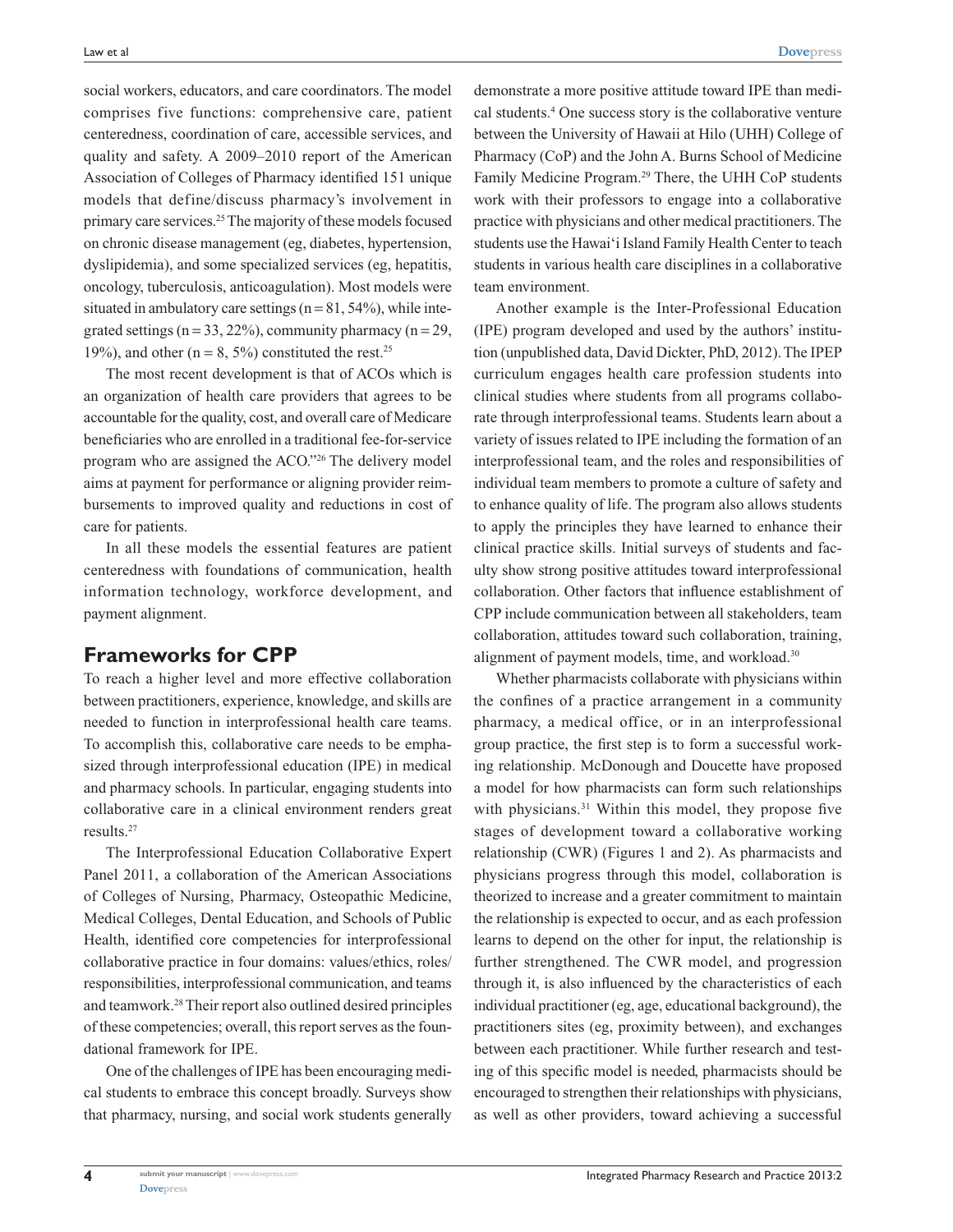

**Figure 1** Spectrum of medication therapy management services.

**Notes: ©** Copyright American Pharmacists Association (APhA). Reprinted by permission of APhA.22

**Abbreviation:** MTM, medication therapy management.

CWR leading to positive patient outcomes. Snyder et al used this framework to describe the professional exchanges between pharmacists and physicians engaged in successful CWRs using the Pharmacist-Physician Collaborative Index (PPCI) and qualitative information on relationship initiation, trustworthiness, and role specification.23 On the PPCI, both physicians and pharmacists scored similarly on trustworthiness (39.8  $\pm$  1.7 versus 39.2  $\pm$  3.1, respectively); however, physicians scored higher on role specification  $(29.8 \pm 2.9)$ versus 24.6  $\pm$  6.9) and initiation of the relationship (20.3  $\pm$  1



**Figure 2** Stepwise approach toward a collaborative working relationship. **Notes:** Reprinted with permission Watkins J, Landgraf A, Barnett C, Michaud L. Evaluation of pharmacist-provided medication therapy management services in an oncology ambulatory setting. *J Am Pharm Assoc (2003)*. 2012;52:170–174.32 **Abbreviation:** CWR, collaborative working relationship.

versus  $16.2 \pm 2.9$ ). Qualitatively, it was found that establishing open communication through face to face interactions was important for pharmacists.

#### **Payment models**

One of the challenges to establishing a CPP is the economic justification for the practice model. The establishment of MTM by CMS has provided an avenue for pharmacists to obtain compensation for patient care services in collaborative practice models. In 2005, the American Medical Association supported this opportunity by introducing three Current Procedural Terminology (CPT) codes, specifically for pharmacists to bill for MTM services provided to patients.32 However, these codes have not been widely adopted because third party payers do not recognize or compensate pharmacists to bill as independent providers.<sup>33</sup> Further, pharmacists express dissatisfaction with the amount of compensation provided by the few payers. Therefore, pharmacists have sought other options for billing for these services which include fee for service, incident-to billing, facility fee billing, direct contracting with third party payers, and outcomes based billing.<sup>34</sup>

Incident-to is a billing model where the claim is submitted under the physician's name, with the physician overseeing the work of the pharmacist. This is one way that pharmacists bill Medicare for the services they provide, since Medicare does not allow pharmacists to bill independently under their own name. In order to bill Medicare using incident-to, certain criteria must be met. The pharmacist must be an employee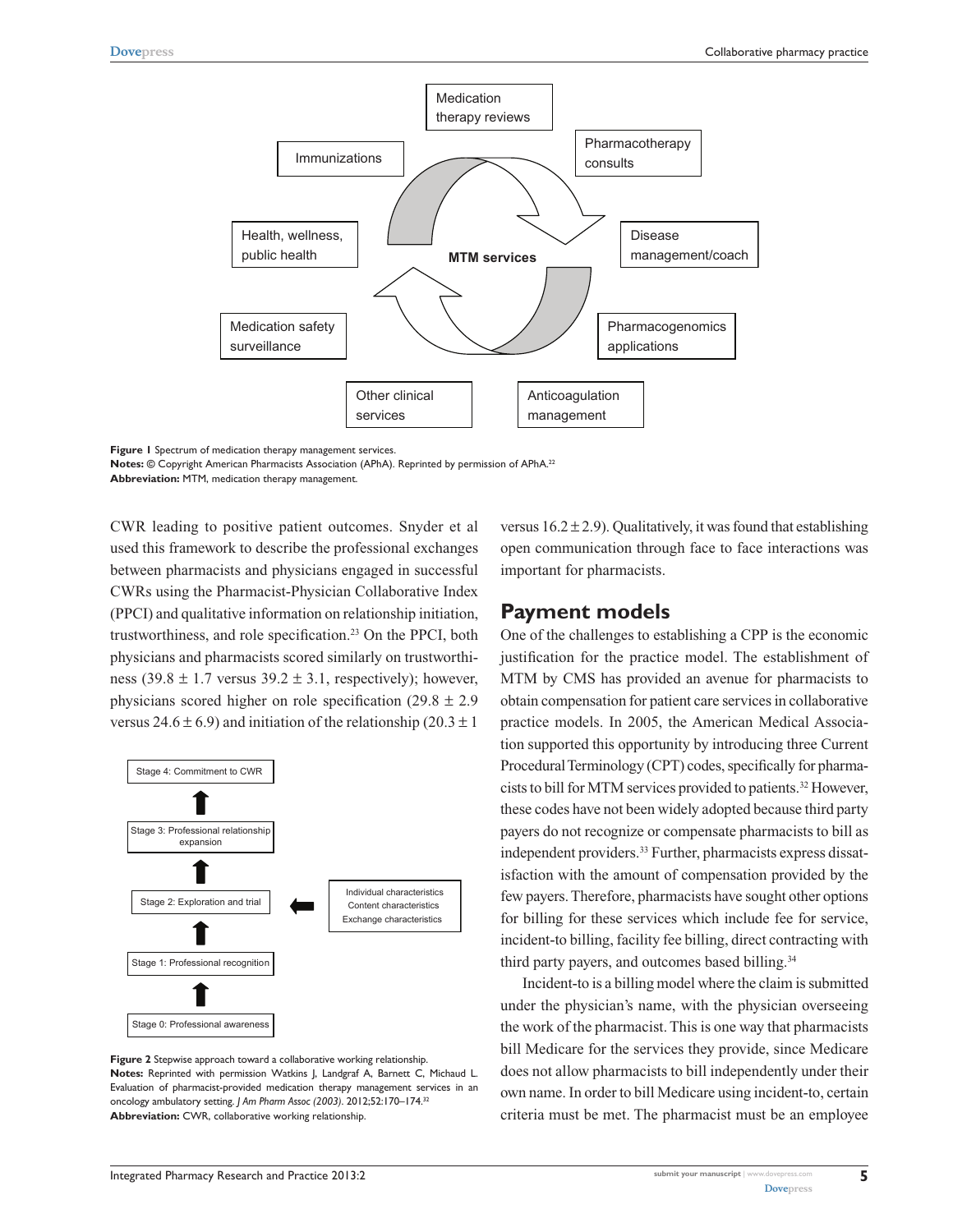of the physician or medical group and while the supervising physician does not have to be in the same room during the visit, the physician must be somewhere on the premises. Most insurance companies will reimburse only a minimal amount for services that are billed using incident-to coding.<sup>35</sup> Another method of billing insurance companies indirectly for services provided by pharmacists is facility fee billing. A transplant clinic in Spokane, Washington, employed this method by adding the time spent during the pharmacists' services to the facility fee to account for a higher level of facilities used for that patient.<sup>35</sup> The article did not specify the entities who were billed, but it was reported that pharmacists were responsible for increasing the outpatient reimbursement by approximately \$100 per patient.<sup>35</sup>

Other practices have successfully contracted directly with third party payers to be reimbursed for their CPP services. Most of these contracted services are reimbursed on a fee for service basis. Towncrest Pharmacy is a community, independent pharmacy that contracted with Iowa State Medicaid to render pharmaceutical case management services, a program that paid pharmacists after each visit for managing the beneficiaries' medications.<sup>36</sup> Another example is Kerr Drugs stores, a regional pharmacy chain in North Carolina, which contracted with the North Carolina Medicaid Division of Medical Assistance to provide MTM services to their Medicaid beneficiaries. These pharmacists were reimbursed a fixed rate for every medication review that was completed.<sup>37</sup> Fairview Pharmacy Services established pharmaceutical care services in both Fairview retail pharmacies and primary care clinics to provide MTM services to Minnesota Medicaid beneficiaries.38 However, they also offered these services to contracted self-funded employers as well as private pay patients. In this program, the pharmacists were paid for every patient visit with the amount of reimbursement being dependent on the complexity of the patient's case.<sup>38</sup> While these are examples of fee for service payment models, some practices will contract with payers to get reimbursed on a capitated rate. This occurs particularly with health maintenance organizations which normally pay for services on a per member per month (PMPM) rate.

Pay for performance (P4P) is another business model utilized by health plans to pay provider organizations based on quality performance measures. In California, reimbursement through the P4P program is somewhat of a hybrid between a capitated rate and outcomes based payment. The health plan provides payment to the provider group on a PMPM rate according to their performance. Based on certain established quality measures, if the provider group falls in the 75th percentile or higher amongst all the other medical groups, then the health plan will reimburse 100% of the PMPM rate. The health plan reimbursed 50% payment for those groups that fell between the 50th and 74th percentiles and minimal to no payment if they were lower than 50th percentile.<sup>39</sup> Outcomes Pharmaceutical Health Care is an administrative services company that pays pharmacists for MTM services on an outcomes based approach. The company collects fees from health plans or other benefit providers (self-insured employers, union health plans, state Medicaid programs, or Medicare Part D plan sponsors) on a capitated basis and uses those funds to reimburse pharmacists for providing MTM services to benefit enrollees. The network of pharmacies that bill the administrative company for these services include independent, franchise, chain, health system, and consultant pharmacy providers. Payments to pharmacies are processed when claims are submitted by the pharmacists and that are documented in the administrative company's Internet-based documentation system.40

In February 2011, an electronic survey was distributed amongst pharmacists to determine what techniques were being employed to bill for outpatient MTM services. Of those reportedly billing for their services, 32 were community pharmacists, 32 were pharmacists billing out of a physician's office, and 31 were pharmacists within a health system outpatient facility. Sixty five percent of the community pharmacists used fee for service, 62% directly contracted with the third party insurance providers, and 56% used the pharmacist CPT codes. For those billing out of the physician's office, 71% used incident-to and 22% used the pharmacist CPT codes. Almost half of those billing within a health system outpatient facility used facility fee billing, while 36% used the pharmacist CPT codes, and 29% used incident-to billing.

# **Best practices in the US and internationally**

There are many practice models demonstrating collaborative practices. To highlight the best practice models, the literature identified earlier was narrowed down to reflect practice settings that reported positive clinical, humanistic, or financial outcomes. Table 1 provides a layout of the outcomes examined in published studies.

Best practice models are described as either in a community pharmacy setting or in a hospital practice, which includes primary care clinics, nursing facilities, and any other nontraditional community pharmacy setting. The Supplementary material provides a detailed narrative of selected best practices.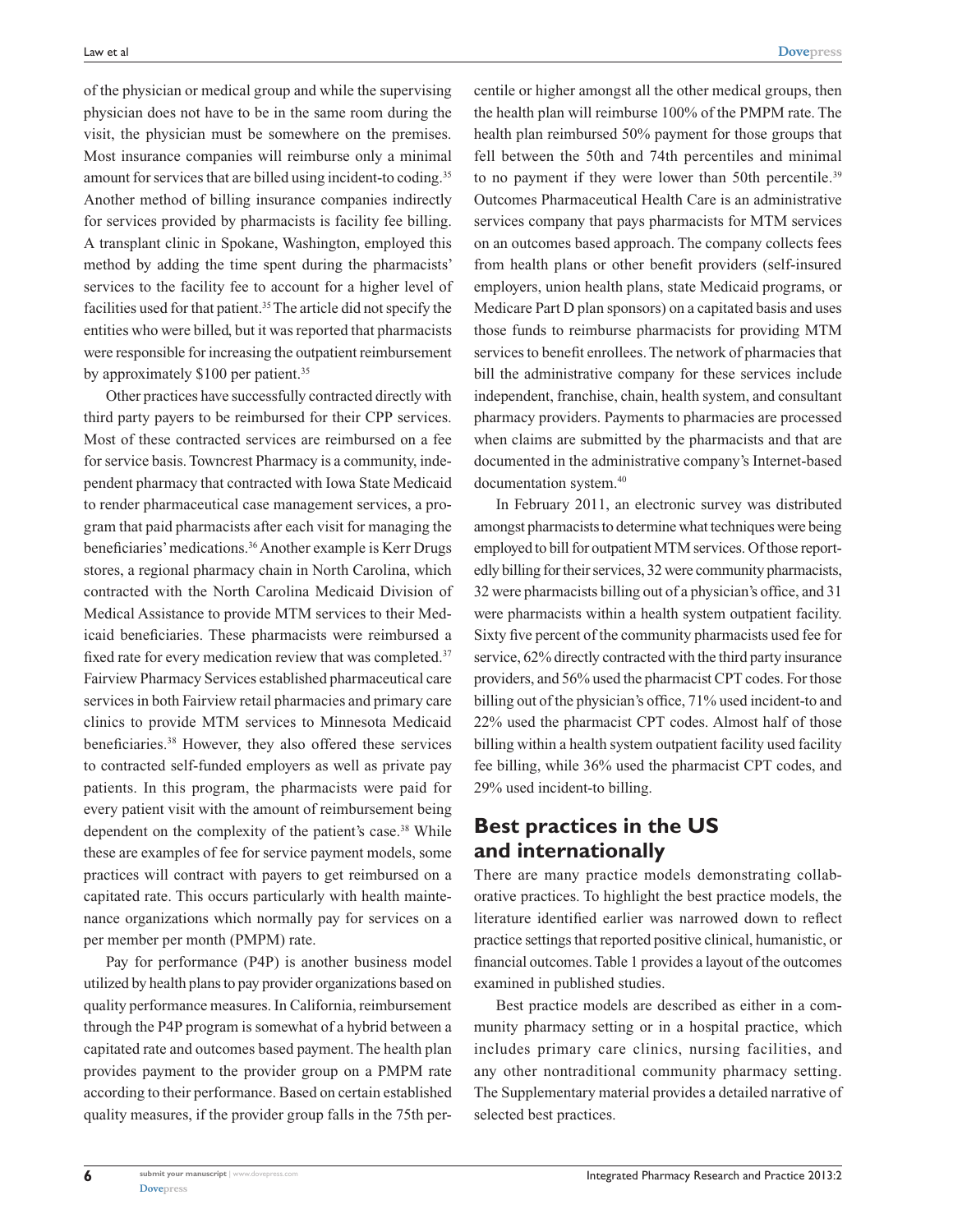| Citation       | <b>Setting</b>         | <b>Stakeholders</b>  | Communication                                | <b>Outcomes</b>                                                                                                                                          |
|----------------|------------------------|----------------------|----------------------------------------------|----------------------------------------------------------------------------------------------------------------------------------------------------------|
| $\frac{1}{4}$  | Community              |                      |                                              |                                                                                                                                                          |
|                |                        | Physician,           | Referring physician approved initial         | Clinical: A1C (9.52% vs $7.32%$ , $P = 0.0005$ ) and blood glucose levels                                                                                |
|                | pharmacy               | pharmacist,          | plan of care. Progress notes and follow-     | (260 vs 139, $P < 0.001$ ) decreased, BMI (31.08 vs 29.69, $P = 0.297$ )                                                                                 |
|                |                        | nurse,               | up information from the physician were       | Behavioral (daily BG monitoring, exercising 30 min 3 times a week, daily foot                                                                            |
|                |                        | dietician            | communicated to the physician                | exam, annual eye exam)                                                                                                                                   |
| $\overline{4}$ | Ambulatory             | Physician            | Collaborative practice agreements.           | Clinical: Difference between groups obtaining BP $<$ 130/80 (49.2% vs 31.0%,                                                                             |
|                | care pharmacy          | (cardiologist),      | Physician was consulted if dealing with      | P = 0.0456); changes in systolic, diastolic (-12 vs -22, P = 0.0077), pulse                                                                              |
|                | (medical group)        | pharmacist           | non-HTN medications.                         | pressure, number of BP medications used, pulse pressures, number of clinic                                                                               |
|                |                        |                      | Documentation by pharmacists was             | appointments                                                                                                                                             |
|                |                        |                      | retrospectively reviewed by physician        |                                                                                                                                                          |
| 42             | Ambulatory             | Physician,           | Pharmacist note was documented in            | Economic: number of office visits; total (4.9 vs 7.2, $P \le 0.0001$ ), physician                                                                        |
|                | care pharmacy          | pharmacist           | EMR and forwarded to PCP for approval        | visits $(3.2 \text{ vs } 4.7, P < 0.0001)$                                                                                                               |
|                | (primary care          |                      | and cosignature                              | Clinical: Difference in mean systolic (143 vs 137, $P = 0.007$ ) and diastolic                                                                           |
|                | clinic)                |                      |                                              | (44% vs 62%, P = 0.003), self-management knowledge, medication adherence,<br>(78 vs 75, $P = 0.003$ ) BP, proportion of subjects achieving BP $<$ 140/90 |
|                |                        |                      |                                              | Humanistic: QOL using SF-36 (8.5 vs 8.6, P = 0.75)                                                                                                       |
| $\frac{4}{3}$  | Ambulatory             | Physician,           | Electronic summary of visit and a            | Economic: Medical care (cardiovascular, noncardiovascular, total, emergency                                                                              |
|                | care pharmacy          | pharmacist,          | comprehensive written consult were           | room, hospital), medication costs (cardiovascular, noncardiovascular,                                                                                    |
|                | (primary care          | physician assistant, | provided to the primary care provider.       | diabetes, total), combined (cardiovascular, noncardiovascular, total)                                                                                    |
|                | physician group)       | nurse practitioner,  | Physician approval was required for all      | $> 40$ ,<br>$C$ linical: weight, $BMI < 25$ , $SBP < 130$ , $DBP < 80$ , $LDL < 100$ , $HDL$                                                             |
|                |                        | nurse                | clinical interventions                       | TG $<$ 150, FPG between 70–99, AIC $<$ 7% at baseline, 6 months                                                                                          |
|                |                        |                      |                                              | $(AIC: -1.1\%, P < 0.0001$ and FPG: -39 mg/dL, $P = 0.003$ ) and 12 months<br>$(AIC: -1.1\%, P < 0.0001$ and FPG: $-35$ mg/dL, $P = 0.005$ )             |
|                |                        |                      |                                              |                                                                                                                                                          |
| $\frac{4}{4}$  | Ambulatory             | Physician,           | Each encounter was documented in             | Humanistic: Patients' perception of care measured by CAHPS 2.0                                                                                           |
|                | care pharmacy          | pharmacist           | the patient's EMR.                           | (none were statistically significant), Health-related QOL measure using the                                                                              |
|                | (primary care clinic)  |                      | For any potentially harmful or urgent issue, | SF-12 (role physical: 2.1, $P = 0.001$ , social functioning: 1.9, $P = 0.014$ , physical                                                                 |
|                |                        |                      | the patient's physician was immediately      | component: $1.5, P = 0.024$ )                                                                                                                            |
|                |                        |                      | consulted                                    |                                                                                                                                                          |
| $\frac{45}{5}$ | Ambulatory             | Physician,           | Pharmacists suggested recommendations        | Clinical: TTR $(47.7\%$ vs 39.5%, $P = 0.03$ ), rates of thromboembolic                                                                                  |
|                | care pharmacy          | pharmacist           | to physicians through notes written          | events (0.9% vs 2.3%, $P = 0.279$ ) and major bleedings (3.2% vs 3.3%,                                                                                   |
|                | (outpatient cardiology |                      | on an outpatient hospital chart.             | $P = 0.951$                                                                                                                                              |
|                | department)            |                      | Physicians reviewed the note to make         |                                                                                                                                                          |
|                |                        |                      | the final decision                           |                                                                                                                                                          |
| $\frac{4}{6}$  | Staff model            | Physician,           | Primary care physicians referred patients    | Economic:                                                                                                                                                |
|                | HMO clinic             | pharmacist,          | with antidepressant therapy to pharmacy      | Resource utilization patterns                                                                                                                            |
|                |                        | psychiatrist         | for follow-up. Progress notes, changes/      | Clinical:                                                                                                                                                |
|                |                        |                      | modifications in therapy and follow-up       | Medication adherence                                                                                                                                     |
|                |                        |                      | assessment information were communicated     | Humanistic:                                                                                                                                              |
|                |                        |                      | to the physician and Liaison psychiatrist    | Patient satisfaction                                                                                                                                     |

**[Dovepress](www.dovepress.com)**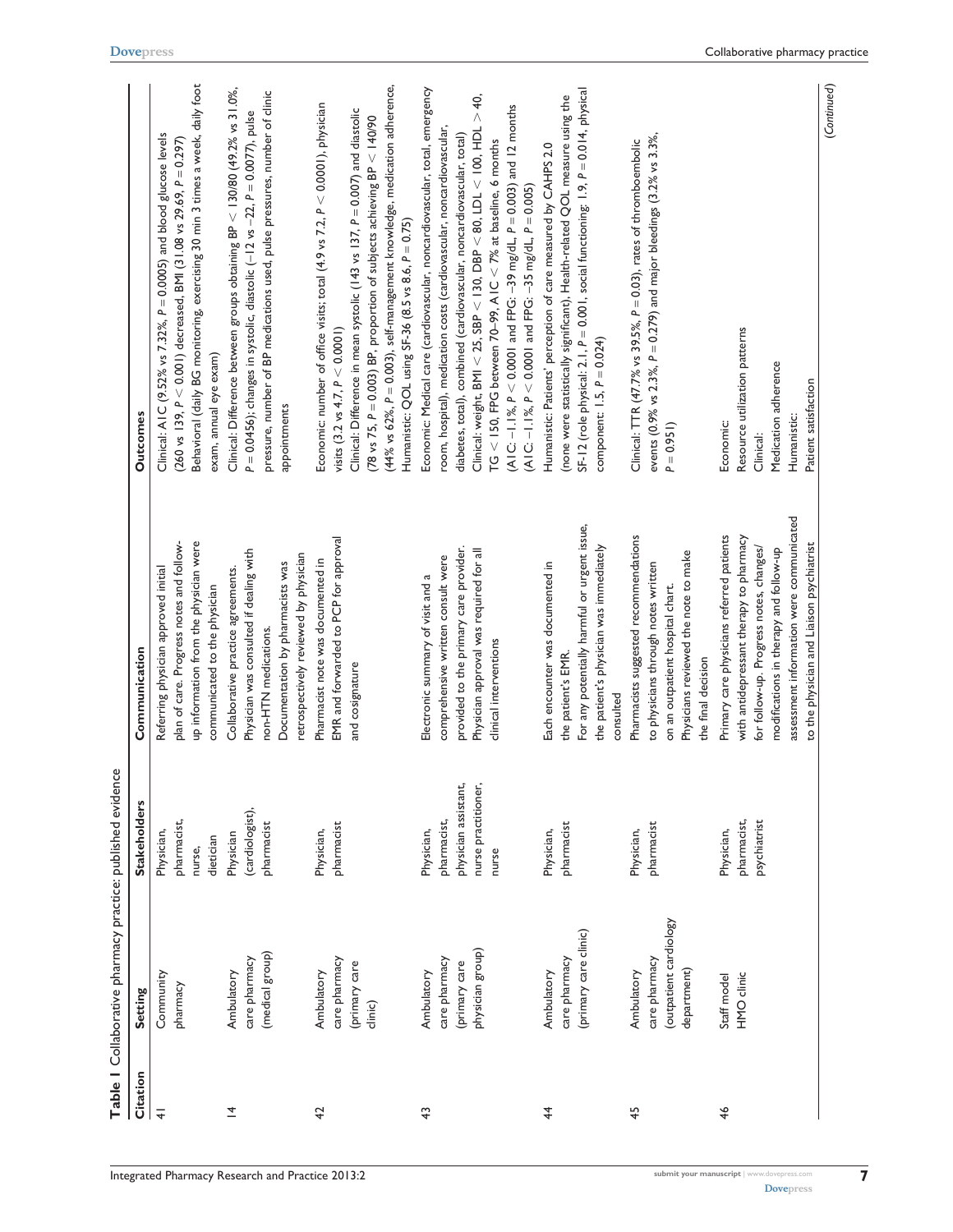| Citation | <b>Setting</b>      | <b>Stakeholders</b> | Communication                                | <b>Outcomes</b>                                              |
|----------|---------------------|---------------------|----------------------------------------------|--------------------------------------------------------------|
| 47       | Outpatient          | Physician,          | Patients attended lifestyle management       | Clinical: Assessment of binge eating severity                |
|          | University          | pharmacist,         | classes led by different providers. However, | Assessment of depressive symptoms                            |
|          | based clinic        | behavioral          | there was no communication between           | Humanistic: Health related quality of life assessment        |
|          |                     | psychologist        | providers reported in this article           |                                                              |
| 48.49    | Community-based     | Physician,          | Pharmacists reviewed patient's medications   | Clinical: Guideline adherence improvement                    |
|          | family medicine     | pharmacist          | and made face to face therapeutic            | BP control                                                   |
|          | clinics             |                     | recommendations to physicians                |                                                              |
| ន        | Community-based     | Physician,          | Pharmacists initially met with patients      | Clinical: BP control                                         |
|          | primary care center | pharmacist          | for individual consultations. Therapeutic    | Antihypertensive medication use                              |
|          | (Japan)             |                     | treatment plans were conveyed to physicians  | Reduction in CV risk factors through lifestyle modifications |
|          |                     |                     | who prescribed treatment regimens            |                                                              |
|          |                     |                     | in consultation with the pharmacist          |                                                              |

AIC, hemoglobin AIC; BG, blood glucose level in mg/dL; EMR, electronic medical records; PCP, primary care physician or provider; SBP, systolic blood pressure; DBP, diastolic blood pressure; TG, triglycerides; FPG, fasting glucose; HMO, health maintenance organization; non-HTN, non-hypertension; CV, cardiovascular glucose; HMO, health maintenance organization; non-HTN, non-hypertension; CV, cardiovascular. Sinra Binco

### **Challenges and barriers in CPP**

Collaborative care is aimed at improving the quality of disease management and standard of health care. As described previously in Figure 2, a good working relationship between pharmacists and other healthcare professionals, especially physicians, is integral in achieving a good corresponding collaborative care model.23,51–55 However, some barriers still exist in establishing, developing, and maintaining CPP. These barriers stem from the inherent nature and scope of the pharmacy and medical professions, the working relationship between different health care providers, organizational and financial support, as well as variability in laws and regulations governing CPP. Specifically, these barriers are reported to include boundary or turf concerns, communication breakdowns, power issues, lack of trust, and distance between practice sites.<sup>56</sup>

Traditionally, pharmacists have been typically situated in a physician support role and have not contributed significantly to making major clinical decisions in patient care. Some pharmacists may lack the advanced clinical knowledge and skills in physical examination and patient assessment for providing a full spectrum of patient centered care. As a result, this can be challenging for pharmacists to gain approval from physicians regarding clinical decisions.<sup>57</sup> This is also an issue in certain countries where the structure of health systems do allow pharmacists to perform clinical services, such as laboratory monitoring or adjustment of the therapeutic regimen for patients.

In addition, practicing pharmacists, especially entry level, may lack confidence in assuming more responsibilities in providing a higher level of patient care as required in collaborative care. Further, although there is interest, health profession education around the globe has not yet placed much stress on IPE in terms of philosophy, academic, or clinical competence.<sup>58</sup> Lack of available collaborative practice sites for experiential or practical training also limits pharmacist experience and subsequently their level of confidence and comfort in initiating or working when faced with such an environment.

Pharmacist workload is another problem recognized by pharmacists as a barrier to effectively initiating or implementing collaborative care practice with other health care providers.13,51 Literature suggests that pharmacist interventions are viewed as extra workload by pharmacists, and potentially cause significant disruption to pharmacists' distributive work schedule and pharmacy service provision.<sup>9</sup> In addition, settings such as ambulatory care clinics are short staffed, making it difficult for pharmacists to expand their clinical functions in collaborative practice.<sup>57</sup>

Table I (Continued)

submit your manuscript | www.do

**[Dovepress](www.dovepress.com)**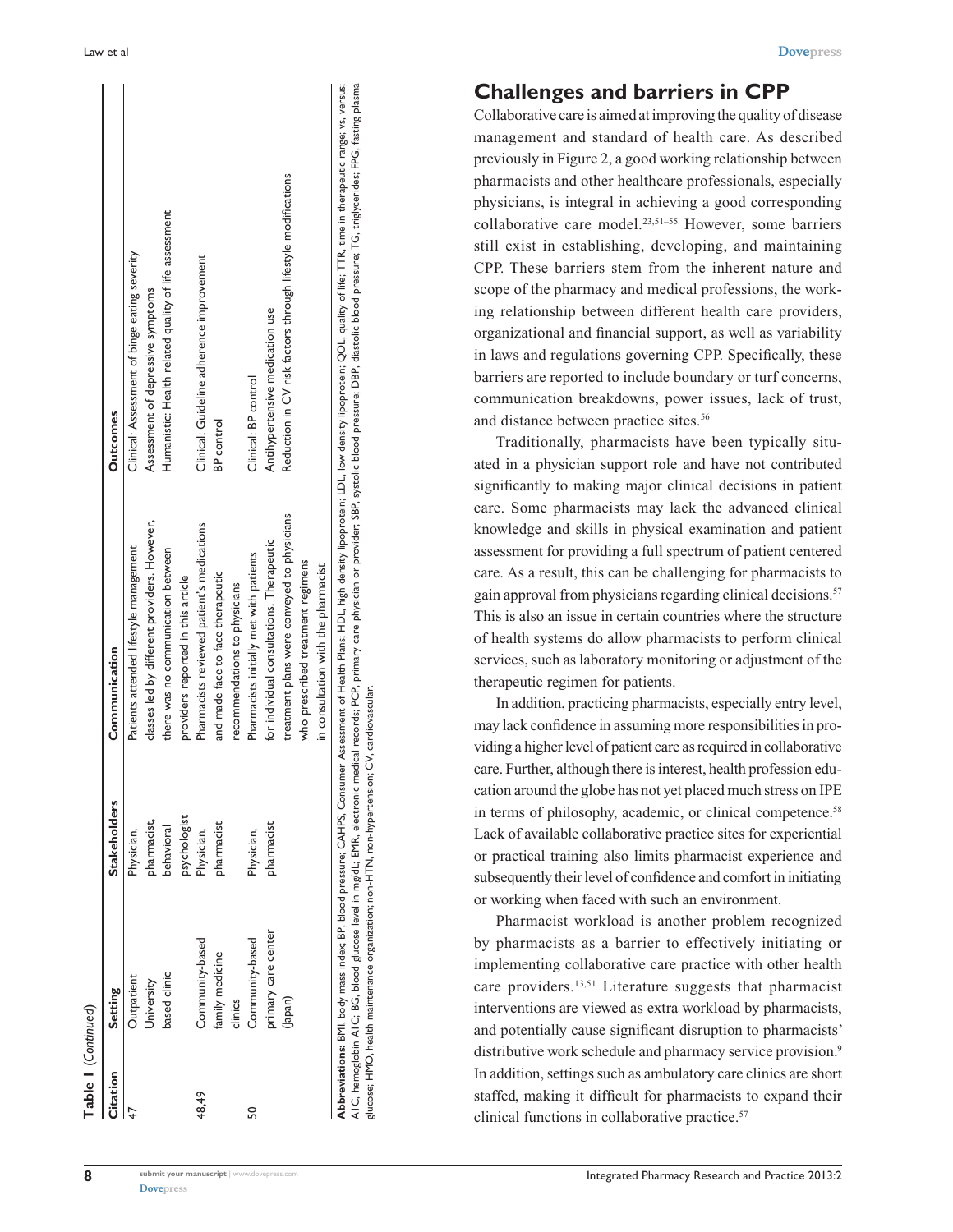From a physician perspective, their training since medical school emphasizes their role as leaders who are deemed fully capable in making independent, major, and final patient related decisions in an unidisciplinary health care model.<sup>58</sup> Even though efforts have been made to modify roles to allow engagement of pharmacists in a physician's practice, considerable opposition has been raised from physicians because such reforms are perceived as threats to the independence and autonomy of the physician's practice.10,13,51 A difference in attitude toward collaboration has been observed among practitioners and students, where medical students view collaborative practice less favorably than student pharmacists.<sup>59</sup> In fact, the above mentioned phenomena are in accordance with the principle of least interest, which proposes that those who are traditionally in a more powerful position are less emotionally invested in expressing eagerness for collaborative relationships with others whom they consider to be lower in the power hierarchy.4

Another obstacle in establishing collaborative care practice is to include pharmacists in the physician's daily routine. There is concern whether physicians are able to find time to work with pharmacists in the context of a busy practice. Additionally, the lack of physician experience with clinical pharmacy services and formal collaborative practice legislation were also considered factors that negatively impacted the pharmacist–primary care provider relationship in collaborative care.43 In Quebec, Canada, for instance, physicians and pharmacists often do not work in close proximity in primary care settings, and in a majority of the time, telephone conversations and fax transmissions are the only means by which they interact for the exchange of professional opinions and judgments.13 In addition, studies in both Canada and in the US suggested that some physicians were not well acquainted with pharmacists' competence in pharmacotherapeutics and ease of access to patients.7 With this in mind, physicians may need time to adjust their views on pharmacists, and be ready and generous to fully utilize the skills and expertise of pharmacists to improve health outcomes. On the other hand, with the involvement of pharmacists in collaborative care, some physicians expressed apprehension whether the reduction in the number of medical visits may negatively impact their relationship with patients, and reduce the overall quality of their follow-up.13

Regulations are present to build better CPP; although, their establishment also came after a struggle. A study identified the most common barriers in 20 respondent states in the US to pass their original collaborative practice legislations: resistance by physicians or state medical associations (41%), difficulties in educating health care professionals about pharmacists' abilities (16%), opposition from pharmaceutical manufacturers (16%), opposition from state nursing associations (9%), and lack of sufficient lobbying efforts among members (9%).<sup>6</sup>

Effective administrative support, adequate human and financial resources, and continual planned assessment of performance by stakeholders, are all factors necessary for the planning, development, implementation, and success of a collaborative care model.<sup>60,61</sup> Although collaboration, in general, has been shown to result in cost savings for the health care system through reduction in frequency of hospitalization and more appropriate medication use, in the majority of studies, however, cost effectiveness of the collaborative care model in improving patient outcomes compared to traditional care was not assessed precisely.<sup>14,51</sup> Every possible effort should be made to determine whether incorporating a medical team with members from different health disciplines is worthwhile by comparing before and after health care expenditure, and improvement in patient outcomes, at individual practice settings. Appropriate and feasible compensation mechanisms to health care providers, including pharmacists, are also essential in encouraging collaboration between health care providers in the organization.<sup>13</sup> Finally, despite considerable progress in passing and implementing laws on pharmacist collaborative practice, ongoing political uncertainty, which includes opposition from physicians and nurse practitioners, can become a deterrent for advancement of collaborative practice.7,62

## **Looking toward the future of CPP**

With a projected deficiency of physicians estimated to be between 55,000 and 200,000 by 2020, there is definitely a need for clinical pharmacists to fill the gap through collaborative practice.43 To further develop CPP internationally, we need to focus our efforts on education, legislative and regulatory changes, and reimbursement mechanisms.

In 2010, the International Pharmaceutical Federation (FIP) released a policy statement on CPP in which they recommended that each country prepares their pharmacists and health care systems for CPP.<sup>63</sup> The first step in this process is through a fundamental change in pharmacy education to include IPE.<sup>58</sup> This process will hopefully achieve more positive attitudes toward collaborative practice, a better understanding of each profession's abilities and limitations, and increased communication between disciplines.4,58,59,64 Additionally, an important component of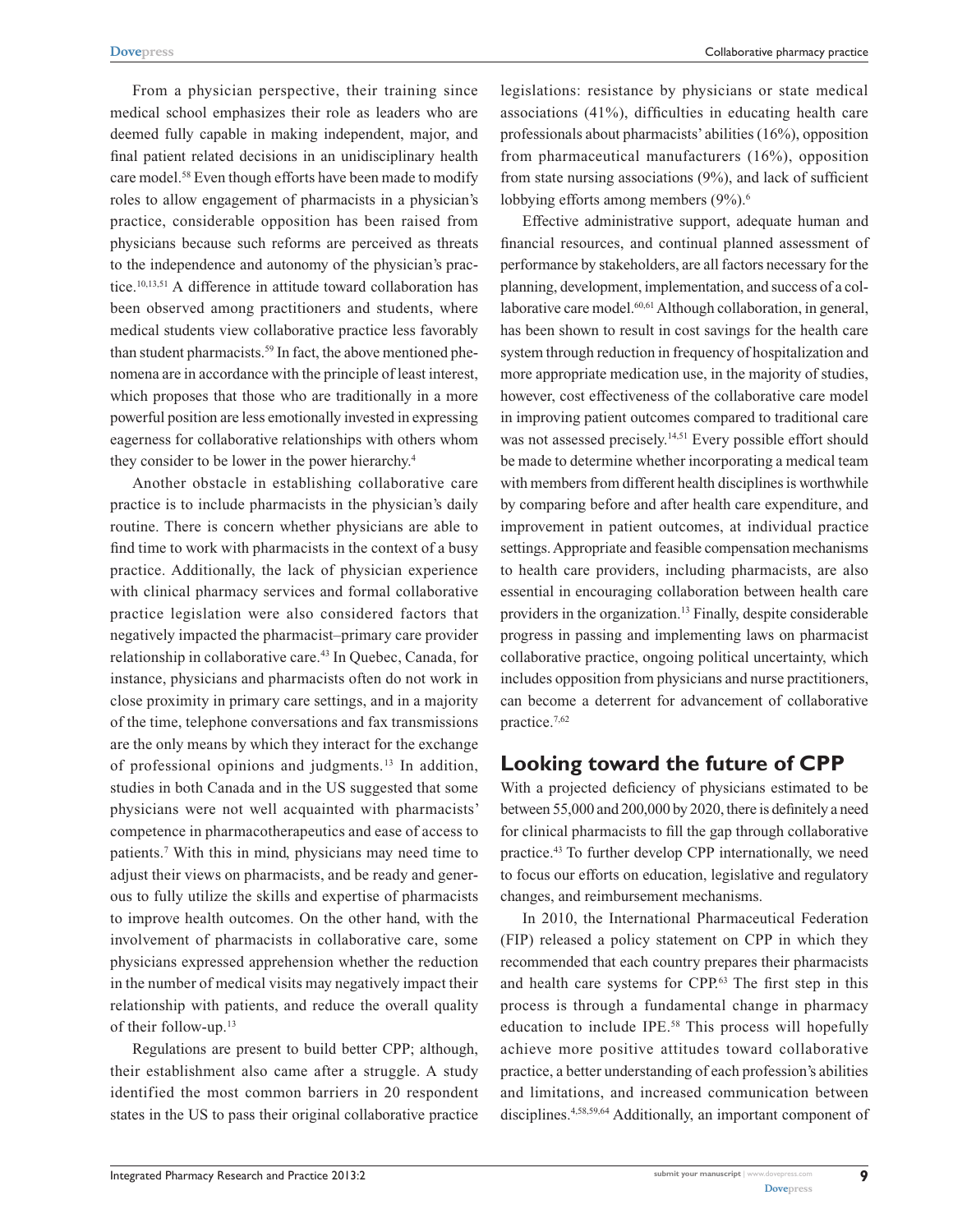pharmacy education needs to include developing the skills required to document comprehensive medication reviews, interpret lab results, navigate complex patient situations, and accept clinical uncertainty. These skills will hopefully engender self-confidence in the student pharmacist to take on new responsibilities created by CPP and minimize other traits which would hinder their future ability to succeed in these new roles.64 Communication skills will also be a necessary component of pharmacy education to improve interactions with patients, providers, and administrators.<sup>5</sup>

IPE is not limited to the didactic curriculum. One article suggests that if professional students are not able to apply the theory of IPE in an actual environment, then the didactic portion of IPE will be ineffective in the long run.<sup>61</sup> Academic clinical rotation sites need to adopt CPP models and create those practice environments where student pharmacists can learn how to function in an advanced practice setting and model the behavior shown to them from their preceptors. Education is not limited to student pharmacists, however. Certification or licensing exams will most likely need to demonstrate and ensure the pharmacists' competence to perform in a CPP environment, similar to the Pharmacist Prescriptive Authority Act in New Mexico and the Clinical Pharmacist Practitioner Act in North Carolina.57,58,65,66

The 2010 FIP policy statement also adds legislative and regulatory actions for CPP. It recommends that each country works with their respective governments and health care payers to consider the benefits of CPP to the health care system and provide legislative and financial support to further this practice.63 Each country needs to assess their own pharmacy practice laws and strategize the best pathway to expand those laws and regulations to facilitate the development of CPPs that fits with their country's particular health care system.<sup>63</sup> The US has made some headway in this arena with 46 states having laws and regulations allowing for collaborative drug therapy management between pharmacists and physicians, with New Mexico and North Carolina, as mentioned above, allowing for prescriptive authority for pharmacists through statute.<sup>65,67</sup> Recently, the US Public Health Service sent a report to the US Surgeon General detailing how pharmacists can improve health care outcomes, relieve demand on the health care system, and reduce costs.<sup>68</sup> This report led to the US Surgeon General supporting the concept of pharmacists as midlevel providers in the US. These have been large gains, however, the UK is much further along with all pharmacists eligible to obtain prescribing privileges through further training and being recognized as Pharmacist Supplementary Prescribers.<sup>65</sup> Despite these prescribing powers granted by

the government, only a small percentage of pharmacists in the UK have gone through the National Health Service approved training program to acquire these powers. One of the proposed reasons for this phenomenon is difficulty in demonstrating a financial benefit to employers.<sup>65</sup>

As the FIP policy statement noted above, legislative and regulatory involvement also works hand in hand with compensation for clinical services provided. Both are essential to make CPP sustainable.<sup>13,65,69-71</sup> In the UK they have prescriptive authority granted by legislation but the compensation is not sufficient incentive. In the US we are still working toward having the legislative authority to prescribe and be compensated. In the last few years, three bills have been introduced in the US Congress to allow payments for clinical services and they have failed to get out of the committee level. Thus, a more concerted legislative effort involving pharmacists engaging their locally elected officials is needed to educate them about what clinical pharmacists can do in a CPP model to secure adequate compensation for these services. Recently the Centers for Disease Control and Prevention in the US released a document titled, "Partnering with Pharmacists in the Prevention and Control of Chronic Diseases."70 In this summary of the available evidence, it states that collaborative drug therapy management brings a return on investment on average of 3:1 to 5:1.70 Also, it states that until government and other third party payers realize the value of CPP services, the best partners in the meantime are academic institutions and self-insured employers (companies that assume the health risk of their employees and other beneficiaries).70 Thus, we can continue our CPP models with these partners and further our research in this area to create a more compelling case for higher level decision makers.

#### **Summary**

The time is ripe for interprofessional collaborative practice to become a reality that all health professions commit to given the evidence that such practice has the potential to positively impact continuity and coordination of care to improve medication adherence, reduce adverse events and errors, ultimately improve patient health outcomes, and reduce economic burden. Although regulation and education have bought in to the concept of collaborative practice, and various examples are in existence, barriers such as resistance from professionals, logistic issues, and lack of adequate payment mechanisms continue to impact the expansion of CPP. A combination of approaches, from education, regulation, and health systems, is needed to examine the evidence and the infrastructure to make collaborative practice a feasible model of care.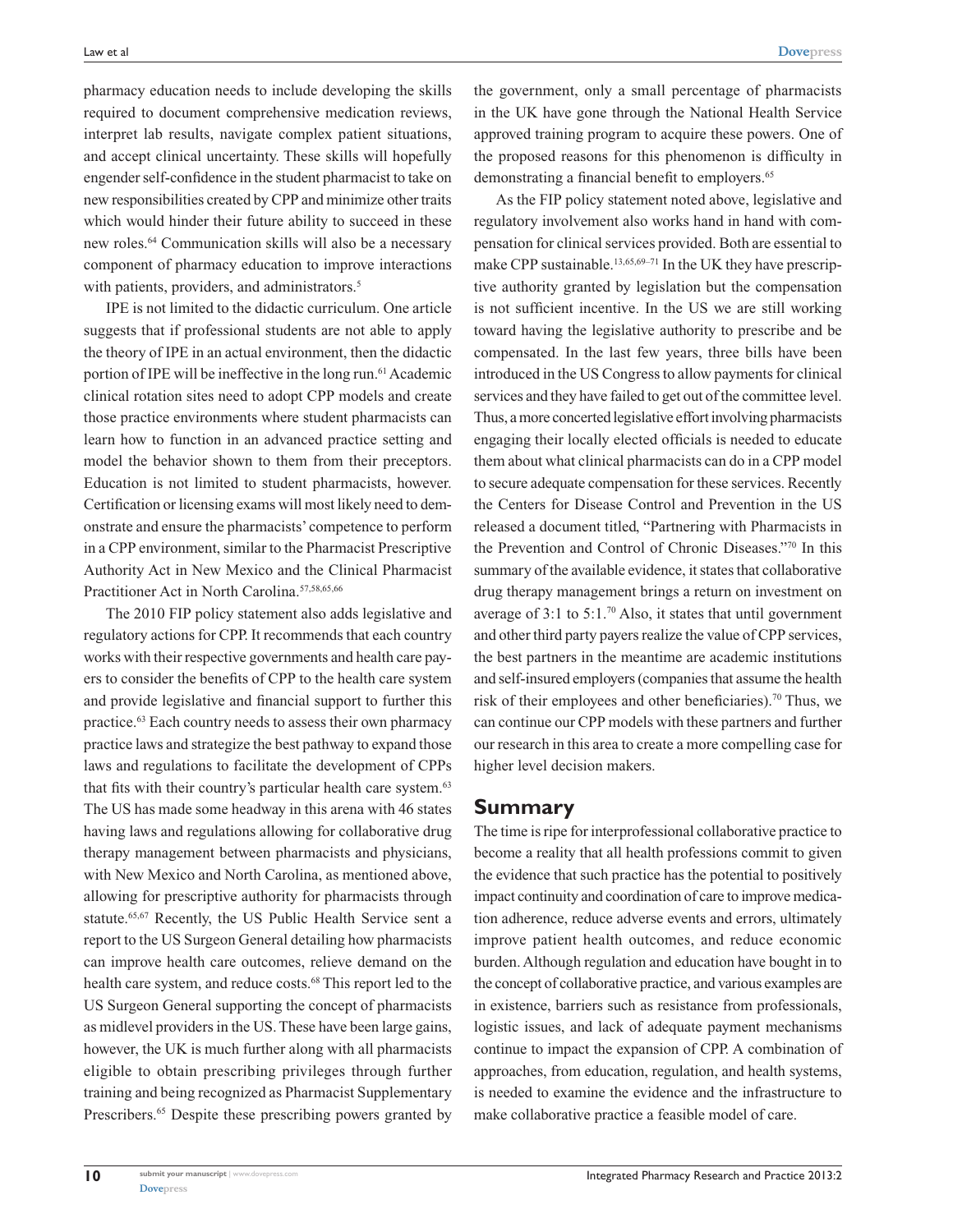## **Disclosure**

The authors declare no conflicts of interest in this work.

## **References**

- 1. Gladwell M. *The Tipping Point: How Little Things can make a Big Difference*. New York: Little Brown; 2000.
- 2. Kohn LT, Corrigan JM, Donaldson MS, editors. *To Err is Human: Building a Safer Health System*. Washington: National Academy Press; 2000.
- 3. Committee on Quality of Health Care in America. *Crossing the Quality Chasm: A New Health System for the 21st Century.* Washington: National Academy Press; 2001.
- 4. Van Winkle L, Fjortoft N, Hojat M. Validation of an instrument to measure pharmacy and medical students' attitudes toward physicianpharmacist collaboration. *Am J Pharm Educ*. 2011;75(9):1–6.
- 5. Levenson S, Saffel D. The consultant pharmacist and the physician in the nursing home: roles, relationships, and a recipe for success. *J Am Med Dir Assoc*. 2007;8:55–64.
- 6. Punekar Y, Lin SW, Thomas J III. Progress of pharmacist collaborative practice: status of state laws and regulations and perceived impact of collaborative practice*. J Am Pharm Assoc (2003)*. 2003;43:503–510.
- 7. Alkhateeb F, Unni E, Latif D, Shawaqfeh M, Al-Rousan R. Physician attitudes toward collaborative agreements with pharmacists and their expectations of community pharmacists' responsibilities in West Virginia. *J Am Pharm Assoc (2003)*. 2009;49:797–800.
- 8. Ukens C. Most states now allow collaborative practice. [webpage on the Internet]. Drug Topics. Available from: [http://drugtopics.](http://drugtopics.modernmedicine.com/drugtopics/Community+Pharmacy/Most-states-now-allow-collaborativepractice/ArticleStandard/Article/detail/359816) [modernmedicine.com/drugtopics/Community](http://drugtopics.modernmedicine.com/drugtopics/Community+Pharmacy/Most-states-now-allow-collaborativepractice/ArticleStandard/Article/detail/359816)+Pharmacy/Most[states-now-allow-collaborativepractice/ArticleStandard/Article/](http://drugtopics.modernmedicine.com/drugtopics/Community+Pharmacy/Most-states-now-allow-collaborativepractice/ArticleStandard/Article/detail/359816) [detail/359816.](http://drugtopics.modernmedicine.com/drugtopics/Community+Pharmacy/Most-states-now-allow-collaborativepractice/ArticleStandard/Article/detail/359816) Accessed December 6, 2012.
- 9. McKinnon A, Jorgenson D. Pharmacist and physician collaborative prescribing: for medical renewals within a primary health centre. *Can Fam Physician.* 2009;55:e86–e91.
- 10. Pottie K, Farrel B, Haydt S, et al. Integrating pharmacists into family practice teams: physicians' perspectives on collaborative care. *Can Fam Physician.* 2008;54:1714–1717. e5.
- 11. Hammad EA, Yasein N, Tahaineh L, Albsoul-Younes A. A randomized controlled trial to assess pharmacist-physician collaborative practice in the management of metabolic syndrome in a university medical clinic in Jordan. *J Manag Care Pharm.* 2011;17:295–303.
- 12. Mino-Leon D, Reyes-Morales H, Jasso L, Doubova SV. Physicians and pharmacists: collaboration to improve the quality of prescriptions in primary care in Mexico. *Int J Clin Pharm.* 2012;34:475–480.
- 13. Lalonde L, Hudon E, Goudreau J, et al. Physician-pharmacist collaborative care in dyslipidemia management: The perception of clinicians and patients*. Res Soc Adm Pharm.* 2011;7:233–245.
- 14. Irons BK, Meyerrose G, Laguardia S, Hazel K, Seifert CF. A collaborative cardiologist-pharmacist care model to improve hypertension management in patients with or at high risk for cardiovascular disease. *Pharm Prac.* 2012;10:25–32.
- 15. Carter BL, Clarke W, Ardery G, et al; Collaboration Among Pharmacists Physicians To Improve Outcomes Now (CAPTION) Trial Investigators. A cluster-randomized effectiveness trial of a physician-pharmacist collaborative model to improve blood pressure control. *Circ Cardiovasc Qual Outcomes*. 2010;3:418–423.
- 16. St Peter WL, Farley TM, Carter BL. Role of collaborative care models including pharmacists in improving blood pressure management in chronic kidney disease patients. *Curr Opin Nephrol Hypertens*. 2011;20: 498–503.
- 17. Kucukarslan S, Lai S, Dong Y, Al-Bassam N, Kim K. Physician beliefs and attitudes towards collaboration with community pharmacists. *Res Soc Admin Pharm.* 2011;7:224–232.
- 18. Gurnee MC, DaSilva RV. *Constructing Disease Management Programs*. [webpage on the Internet]. Managed Care; 2007. Available from: [http://](http://www.managedcaremag.com/archives/9706/9706.disease_man.shtml) [www.managedcaremag.com/archives/9706/9706.disease\\_man.shtml](http://www.managedcaremag.com/archives/9706/9706.disease_man.shtml). Accessed January 20, 2013.
- 19. Disease Management Association of America. *Definition of Disease Management*. Available from: <http://www.dmaa.org/definition.html>. Accessed January 22, 2013.
- 20. Bunting BA, Smith BH, Sutherland SE. The Asheville Project: Clinical and economic outcomes of a community-based long-term medication therapy management program for hypertension and dyslipidemia. *J Am Pharm Assoc (2003)*. 2008;48:23–31.
- 21. Garrett DG, Bluml BM. Patient self-management program for diabetes: first-year clinical, humanistic, and economic outcomes. *J Am Pharm Assoc (2003).* 2005;45:130–137.
- 22. American Pharmacists Association [webpage on the Internet]. *What is Medication Therapy Management?* Available from: [http://www.](http://www.pharmacist.com/mtm) [pharmacist.com/mtm.](http://www.pharmacist.com/mtm) Accessed December 10, 2012.
- 23. Snyder ME, Zillich AJ, Primack BA, et al. Exploring successful community pharmacist-physician collaborative working relationships using mixed methods. *Res Soc Adm Pharm.* 2010;6:307–323.
- 24. Bryant LJM, Coster G, Gamble GD, McCormick RN. The General Practitioner-Pharmacist Collaboration (GPPC) Study: a randomized controlled trial of clinical medication reviews in community pharmacy. *Int J Pharm Pract.* 2011;19:94–105.
- 25. Haines SL, DeHart RM, Hess KM, et al; Professional Affairs Committee. Report of the 2009–2010 Professional Affairs Committee: pharmacist integration in primary care and the role of academic pharmacy. *Am J Pharm Educ*. 2010;74:S5.
- 26. Medicare "Accountable Care Organizations" Shared Savings Program – New Section 1899 of Title XVIII, Preliminary Questions and Answers". *Centers for Medicare and Medicaid Services*. Available from: [http://www.healthcare.gov/news/factsheets/2011/03/accountable](http://www.healthcare.gov/news/factsheets/2011/03/accountablecare03312011a.html)[care03312011a.html](http://www.healthcare.gov/news/factsheets/2011/03/accountablecare03312011a.html). Accessed April 20, 2013.
- 27. Arredondo A, Henderson B, Blackburn W, Klotz R. *An Advanced Pharmacy Practice Rotation in a Medical Group Practice: A Pharmacy Student's Perspective*. California DO Fall 2012. Available from: ws.westernu.edu/western-News/docs/CA-DO-1.pdf. Accessed April 15, 2013.
- 28. Interprofessional Education Collaborative Expert Panel. (2011). *Core Competencies for Interprofessional Collaborative Practice: Report of an Expert Panel*. Washington, DC: Interprofessional Education Collaborative. Available from: [http://www.aacn.nche.edu/education](http://www.aacn.nche.edu/education-resources/ipecreport.pdf)[resources/ipecreport.pdf](http://www.aacn.nche.edu/education-resources/ipecreport.pdf). Accessed January 25, 2013.
- 29. Ma C, Holuby R, Bucci L. Physician and pharmacist collaboration: the University of Hawaii at Hilo college of pharmacy – JABSOM experience. *Hawaii Med J*. 2010;69:42–44.
- 30. O'Daniel M, Rosenstein AH. Professional Communication and Team Collaboration. In: Hughes RG, editor. *Patient Safety and Quality: An Evidence-Based Handbook for Nurses*. Rockville: Agency for Healthcare Research and Quality (US); 2008:Chapter 33. Available from: [http://](http://www.ncbi.nlm.nih.gov/books/NBK2637/) [www.ncbi.nlm.nih.gov/books/NBK2637/.](http://www.ncbi.nlm.nih.gov/books/NBK2637/) Accessed April 15, 2013.
- 31. McDonough RP, Doucette WR. Developing collaborative working relationships between pharmacists and physicians. *J Am Pharm Assoc*. 2001;41(5):682–692.
- 32. Watkins J, Landgraf A, Barnett C, Michaud L. Evaluation of pharmacist-provided medication therapy management services in an oncology ambulatory setting. *J Am Pharm Assoc (2003)*. 2012;52: 170–174.
- 33. Scott MA, Hitch WJ, Wilson CG, Lugo AM. Billing for pharmacists' cognitive services in physicians' offices: Multiple methods of reimbursement. *J Am Pharm Assoc (2003)*. 2012;52:175–180.
- 34. Beatty SJ, McCormick KM, Beale DJ, et al. Current trends in outpatient pharmacy services and billing. *J Am Pharm Assoc (2003).* 2012;52:154–160.
- 35. Maldonado AQ, Seiger TC, Urann CL, McCleary JA, Goroski AL. Ojogho ON. Billing for outpatient transplant pharmacy services. *Am J Health Sys Pharm*. 2012;69:144–147.
- 36. McDonough RP, Harthan AA, McLeese KE, Doucette WR. Retrospective financial analysis of medication therapy management services from the pharmacy's perspective. *J Am Pharm Assoc (2003)*. 2010;50: 62–66.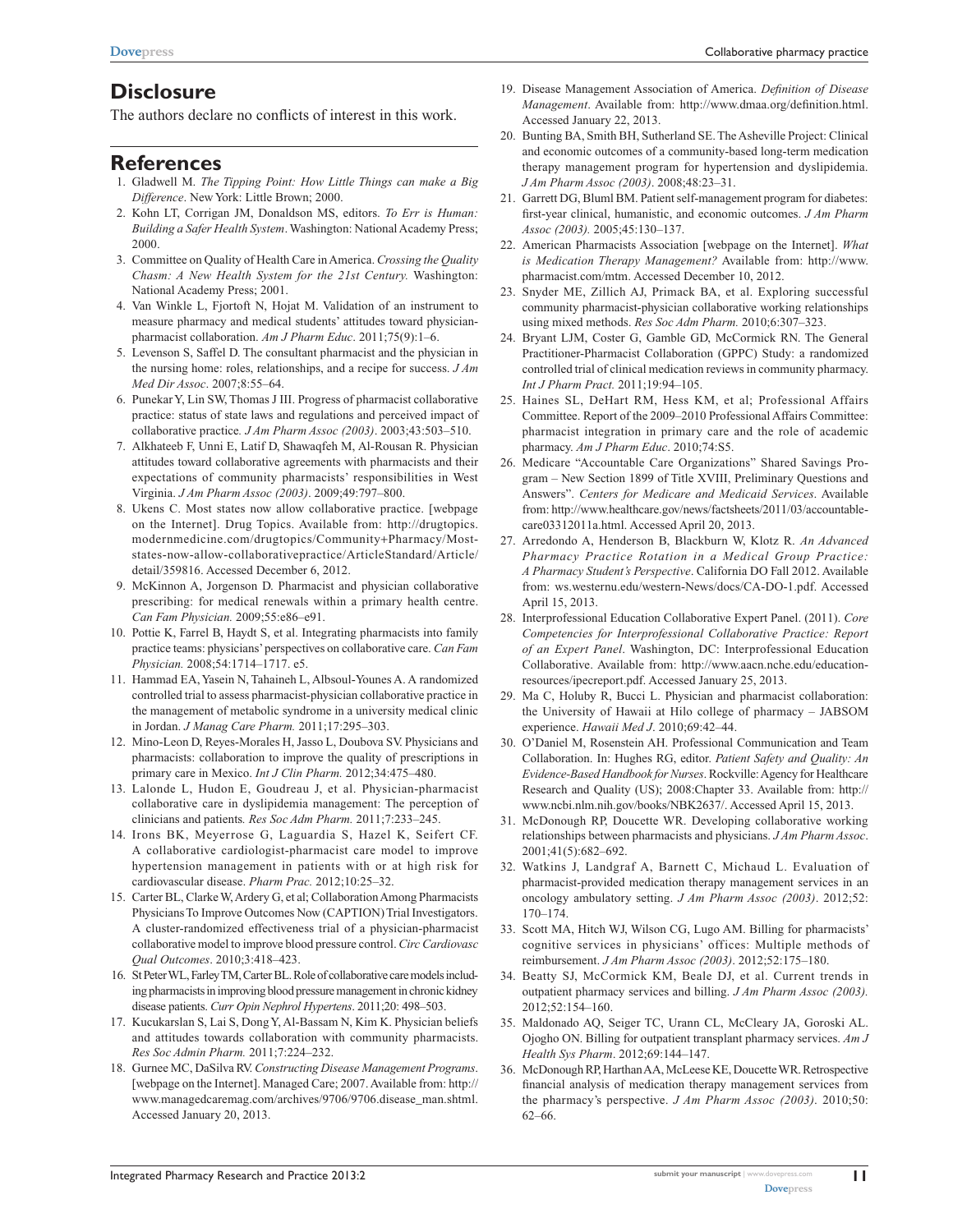- 37. Michaels NM, Jenkins GF, Pruss DL, Heidrick JE, Ferreri SP. Retrospective analysis of community pharmacists recommendations in the North Carolina Medicaid medication therapy management program. *J Am Pharm Assoc (2003)*. 2010;50:347–353.
- 38. Oliveria DJ, Brummel AR, Miller DB. Medication therapy management: 10 years of experience in a large integrated health care system. *J Manag Care Pharm*. 2010;16:185–195.
- 39. Cutler T, Palmieri J, Khalsa M, Stebbins M. Evaluation of the relationship between a chronic disease care management program and California pay-for-performance diabetes care cholesterol measures in one medical group. *J Manag Care Pharm.* 2007;13:578–588.
- 40. Barnett M, Frank J, Wehring H, et al. Analysis of pharmacist-provided medication therapy management (MTM) services in community pharmacies over 7 years. *J Manag Care Pharm*. 2009;15:18–31.
- 41. West D, Blevins MA, Brech D, Stotts F, Gardner S. A multidisciplinary approach in a community pharmacy can improve outcomes for diabetes patients. *Diabetes Educ*. 2003;29:962–968.
- 42. Hunt JS, Siemenczuk J, Pape G, et al. A randomized controlled trial of team-based care: impact of physician-pharmacist collaboration on uncontrolled hypertension. *J Gen Intern Med.* 2008;23(12): 1966–1972.
- 43. Monte SV, Slaza EM, Albanese NP, Adelman M, Rao G, Paladino JA. Clinical and economic impact of a diabetes clinical pharmacy service program in a university and primary care–based collaboration model*. J Am Pharm Assoc (2003)*. 2009;49:200–208.
- 44. Isetts B, Schondelmeyer S, Heaton A, Wadd WB, Hardie NA, Artz MB. Effects of collaborative drug therapy management on patients' perceptions of care and health-related quality of life. *Res Social Adm Pharm*. 2006;2:129–142.
- 45. Saokaew S, Sapoo U, Nathisuwan S, Chaiyakunapruk N, Permsuwan U. Anticoagulation control of pharmacist-managed collaborative care versus usual care in Thailand. *Int J Clin Pharm*. 2012;34:105–112.
- 46. Finley P, Rens H, Pont J, et al. Impact of a collaborative pharmacy practice model on the treatment of depression in primary care. *Am J Health Syst Pharm*. 2002;59:1518–1526.
- 47. Malone M, Alger-Mayer S, Anderson D. The lifestyle challenge program: a multidisciplinary approach to weight management. *Ann Pharmacother*. 2005;39:2015–2020.
- 48. Carter B, Ardery G, Dawson J, et al. Physician and pharmacist collaboration to improve blood pressure control. *Arch Intern Med*. 2009; 169:1996–2002.
- 49. Weber C, Ernst M, Sezate G, Zheng S, Carter B. Pharmacist-physician comanagement of hypertension and reduction in 24-hour ambulatory blood pressures. *Arch Intern Med*. 2010;170:1634–1639.
- 50. Tobari H, Arimoto T, Shimojo N, et al. Physician–pharmacist cooperation program for blood pressure control in patients with hypertension: a randomized-controlled trial. *Am J Hypertens*. 2010;23:1144–1152.
- 51. Dey RM, de Vries MJW, Bosnic-Anticevich S. Collaboration in chronic care: unpacking the relationship of pharmacists and general medical practitioners in primary care*. Int J Pharm Pract*. 2011;19:21–29.
- 52. Brock KA, Doucette WR. Collaborative working relationships between pharmacists and physicians: an exploratory study. *J Am Pharm Assoc (2003)*. 2004;44:358–365.
- 53. Mehta BH, Snyder ME, Nikitas A. Developing collaborative relationships between pharmacists and other health professionals. *J Am Pharm Assoc (2003)*. 2011;51:332–338.
- 54. Liu Y, Doucette W, Farris K. Examining the development of pharmacist-physician collaboration over 3 months*. Res Social Adm Pharm.* 2010;6:324–333.
- 55. Liu Y, Doucette W. Exploring stages of pharmacist-physician collaboration using the model of collaborative working relationship. *J Am Pharm Assoc (2003)*. 2011;51:412–417.
- 56. Miccolo MA, Spanier AH. Critical care management in the 1990s. Making collaborative practice work. *Crit Care Clin.* 1993;9:443–453.
- 57. Edwards J, Edwards S, Saltman D. The role of the nurse practitioner and clinical pharmacist in collaborative patient care and drug therapy management in Canadian cancer centres. *Report Card on Cancer in Canada, 2010–2011*. 2010;13:30–33.
- 58. Ray M. Shared borders: Achieving the goals of interdisciplinary patient care. *Am J Health Syst Pharm*. 1998;55:1369–1374.
- 59. Van Winkle L, Bjork B, Chandar N, et al. Interprofessional workshop to improve mutual understanding between pharmacy and medical students. *Am J Pharm Educ*. 2012;76:150.
- 60. Warrington L, Ayers P, Baldwin A, et al. Implementation of a pharmacistled, multidisciplinary diabetes management team. *Am J Health Syst Pharm*. 2012;69:1240–1245.
- 61. Drummond N, Abbott K, Williamson T, Somji B. Interprofessional primary care in academic family medicine clinics. *Can Fam Physician*. 2012;58:e450–e458.
- 62. Thompson CA. Collaborative practice comes to New York, expands in Indiana. AJHP News. July 15, 2011.
- 63. FIP Statement of Policy on Collaborative Pharmacy Practice FIP, 2010. Available from: http://[www.fip.org/statements](http://www.fip.org/statements). [homepage on the Internet]. Accessed April 15, 2013.
- 64. Farrell B, Ward N, Dore N, Russel G, Geneau R, Evans S. Working in interprofessional primary health care teams: what do pharmacists do? *Res Social Adm Pharm*. 2012;8:1–14.
- 65. Murawski M, Villa KR, Dole EJ, et al. Advanced-practice pharmacists: practice characteristics and reimbursement of pharmacists certified for collaborative clinical practice in New Mexico and North Carolina. *Am J Health Syst Pharm*. 2011;68:2341–2350.
- 66. Martin-Boone JE, Pruce D, Airaksinen M, et al. FIP reference paper collaborative practice. 2009:1–76. Available from: http:/[/www.fip.org/](http://www.fip.org/�statements) [statements](http://www.fip.org/�statements). [homepage on the Internet]. Accessed April 15, 2013.
- 67. Academy of Managed Care Pharmacy. *Practice Advisory on Collaborative Drug Therapy Management*. Academy of Managed Care Pharmacy; 2012. Available from: [http://www.amcp.org/WorkArea/](http://www.amcp.org/WorkArea/DownloadAsset.aspx?id=14710) [DownloadAsset.aspx?id](http://www.amcp.org/WorkArea/DownloadAsset.aspx?id=14710)=14710. Accessed December 11, 2012.
- 68. Giberson S, Yoder S, Lee MP. *Improving Patient and Health System Outcomes through Advanced Pharmacy Practice*. *A Report to the US Surgeon General*. Office of the Chief Pharmacist. US Public Health Service; 2011.
- 69. Moore A, Patterson C, White J, et al. Interprofessional and integrated care of the elderly in a family health team. *Can Fam Physician*. 2012;58:e436–e441.
- 70. Morrison CM, Glover D, Gilchrist SM, et al. *Partnering with Pharmacists in the Prevention and Control of Chronic Diseases*. Atlanta: Centers for Disease Control and Prevention; 2012. Available from: http:// [www.cdc.gov/dhdsp/programs/nhdsp\\_program/docs/pharmacist\\_guide.](http://www.cdc.gov/dhdsp/programs/nhdsp_program/docs/pharmacist_guide.pdf) [pdf](http://www.cdc.gov/dhdsp/programs/nhdsp_program/docs/pharmacist_guide.pdf). Accessed April 15, 2013.
- 71. Howard M, Trim K, Woodward C, et al. Collaboration between community pharmacists and family physicians: lessons learned from the seniors medication assessment research trial. *J Am Pharm Assoc (2003)*. 2003;43:566–572.

**12**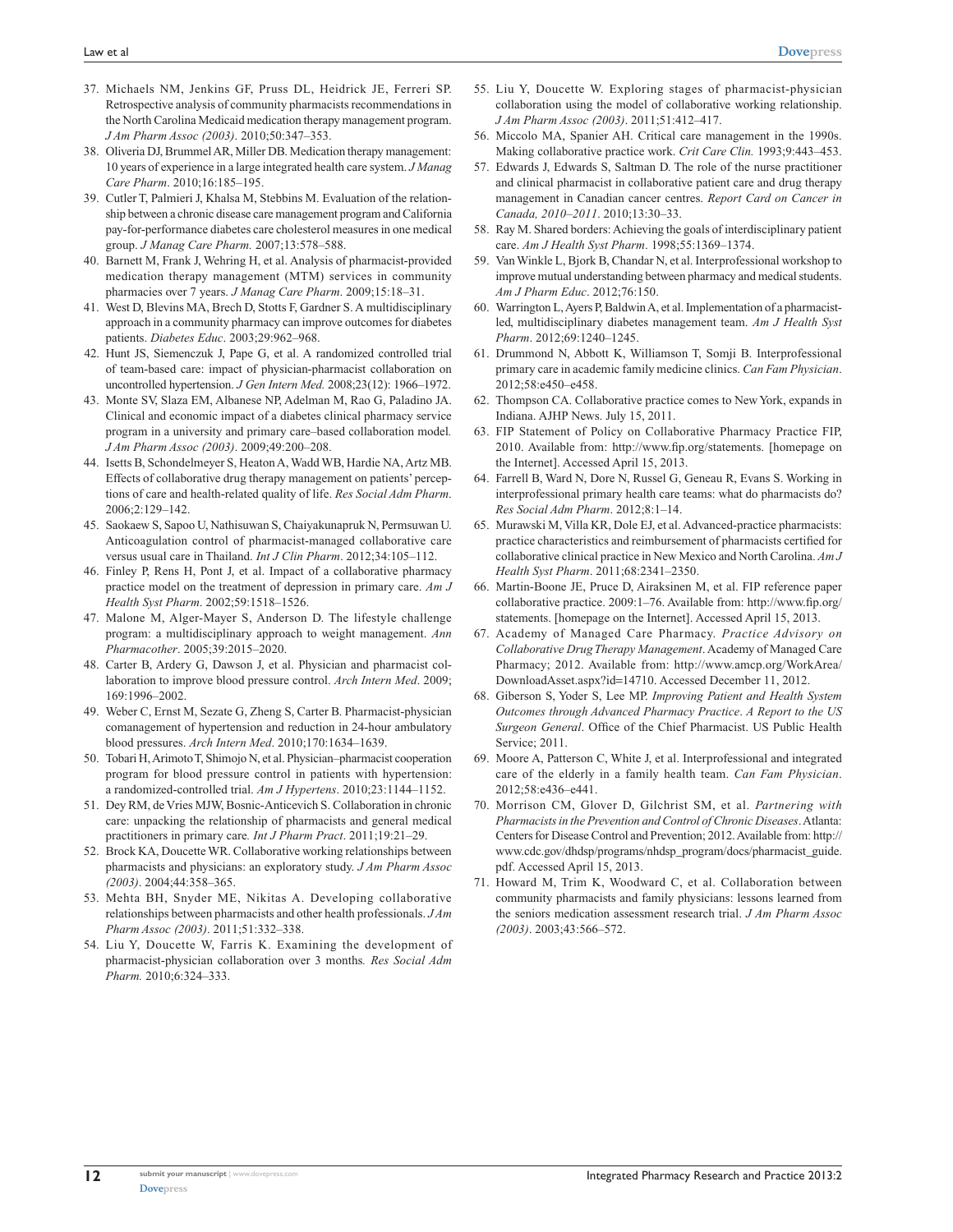# **Supplementary material** Community pharmacy

AllCare Pharmacy in Arkadelphia, Arkansas, developed a diabetes self-management training program according to the National Standards for Diabetes Self-Management Education, which is published by the American Diabetes Association. The program included a physician, pharmacist, nurse, and dietician. The pharmacist was a full time employee of the pharmacy and the physician served as a consultant, with all the other employees only paid part time. Marketing the service to physicians and nurses included in-person visits and telephone calls. The program was designed using the Medicare model where the initial assessment is done one on one followed by eight weekly group education sessions, each lasting about 60 minutes. Patients were able to visit the pharmacy any time they had questions or concerns since the pharmacist was accessible in the pharmacy during business hours. This study offered some evidence that providing diabetes education in a community pharmacy is effective at improving intermediate clinical outcomes. There was an average significant reduction in hemoglobin A1C (A1C) by 2.2 percentage points  $(P = 0.0005)$  and a decrease in glucose levels (from 260 mg/dL to 139 mg/dL,  $P < 0.001$ ), but body mass index did not change significantly. There was also an improvement in self-care behaviors which can lead to a reduction in the risk of diabetes complications.<sup>1</sup>

# Hospital practice

Hospital practice sites in the US that demonstrate best practice models include a collaborative practice model at Kaiser Permanente, (Oakland, CA, USA), a primary care facility within a large nonprofit staff model health maintenance organization (Kaiser Permanente of Northern California).<sup>2</sup> In this practice site, pharmacists provided medication therapy management for patients who were taking psychiatric medications such as antidepressants. A cohort of 13 physicians referred patients who started on antidepressants to the practice model. Clinical pharmacy specialists coordinated the follow-up with patients through office visits and telephone calls. Pharmacists had limited prescribing privileges to allow for dose adjustments and to add on ancillary medications as deemed necessary. Pharmacists, physicians, and psychiatrists met regularly to discuss patients' progress. Patients' adherence to treatment, satisfaction, and costs to the health maintenance organization (HMO) were compared to a control group of patients being treated by other physicians in the practice. This multidisciplinary model was associated with a significant improvement in medication adherence rates (the medication possession

ratio was 0.81 for the intervention group versus 0.66 for the control group) in comparison to patients receiving usual care. It also reduced visits to the primary care physician (39% for the control group versus 12% for the intervention group,  $P = 0.029$ ).

The Lifestyle Challenge Program at a facility in New York presented results in 2005 of a multidisciplinary weight management program incorporating diet, lifestyle, physical activity, and behavioral modification.<sup>3</sup> The goal of the program was to educate patients using behavioral modification techniques to improve health and weight loss. Participants were required to attend 1 hour group based sessions over a 20 week period. Sessions were led by a facilitator with expertise on the topic being discussed. Participants were only educated on weight reducing diets, but were not required to follow a specific dietary plan. Facilitators included a physician specializing in nutrition, a pharmacist, a dietician or exercise physiologist, and a behavioral psychologist. Ninety participants who had multiple obesity related comorbid diseases entered the program. The 39 patients who completed the study showed significant improvement in health related quality of life, binge eating behavior, and depressive symptoms.

# Ambulatory care settings

A prospective, cluster randomized controlled clinical trial at six community based family medicine residency programs in Iowa evaluated a physician–pharmacist collaborative model to improve blood pressure control.<sup>4,5</sup> The study enrolled 402 patients with uncontrolled hypertension. Clinical pharmacists made drug therapy recommendations to physicians during office visits with the patients. Physicians and pharmacists worked together to decide how best to implement the proposed interventions. Adherence to national guidelines was improved in the intervention group compared to the control group (the difference between baseline and a 6 month followup for the mean adherence score was an 8.1% increase for the control group and a 55.4% increase for the intervention group,  $P = 0.09$ ). The mean blood pressure decreased by 6.8/4.5 mmHg in the control group and 20.7/9.7 mmHg in the intervention group ( $P = 0.05$  for between group systolic blood pressure comparison). Blood pressure was controlled in 29.9% of patients in the control group and in 63.9% of patients in the intervention group  $(P = 0.001)$ .

A collaborative physician–pharmacist model to improve diabetes outcomes was initiated in a multispecialty managed care physician group practice.<sup>6</sup> In this model, 22 physicians held practice agreements with two pharmacy specialists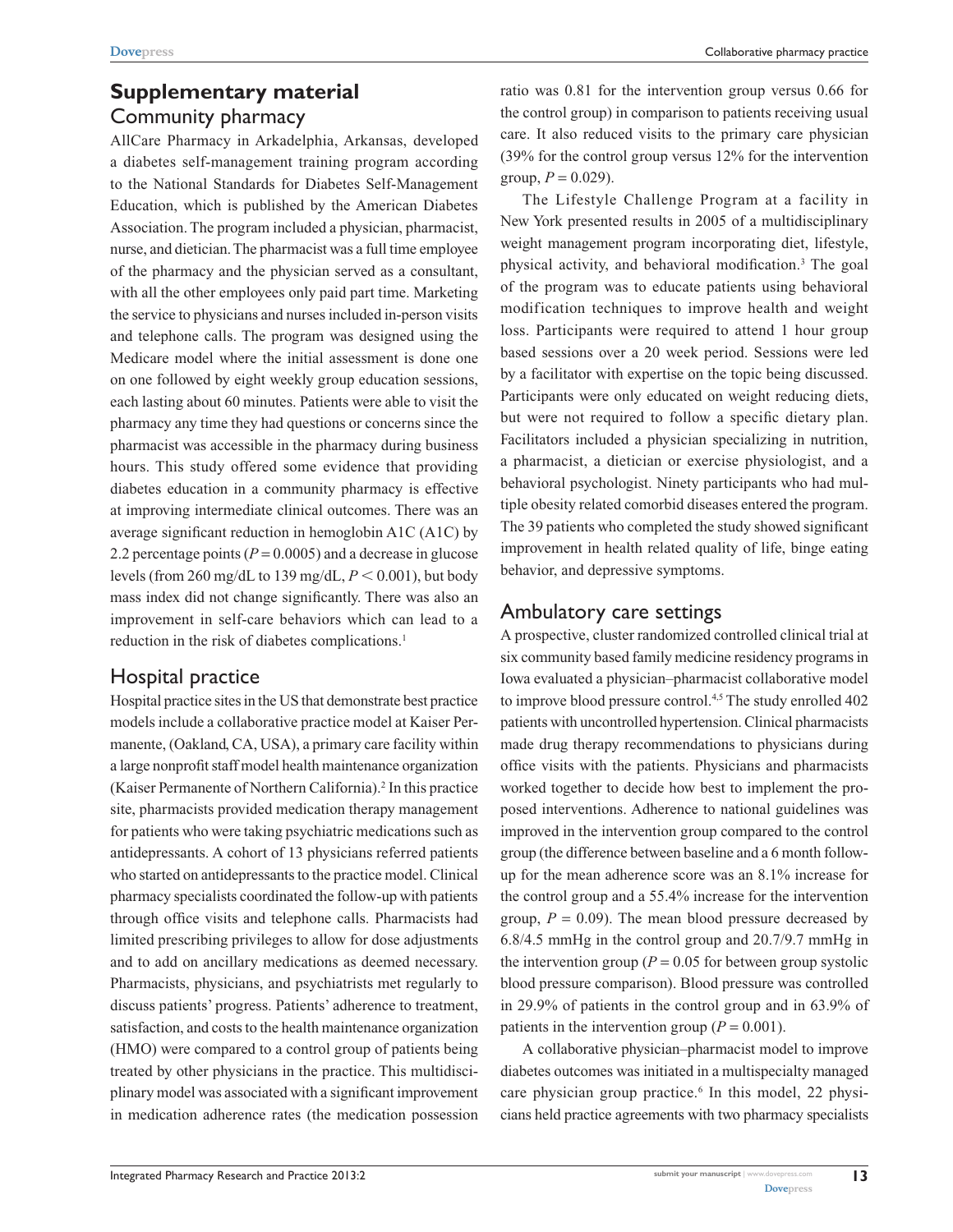allowing the pharmacists to initiate, adjust, or discontinue medications used for the treatment of diabetes, dyslipidemia, and hypertension based on an approved protocol. Standing order protocols were in place to allow laboratory tests to be ordered and referrals to be made. Clinical outcomes measured included A1C, lipids, and frequency of adherence to preventative care (annual foot and eye examinations and daily aspirin therapy). The model showcased that pharmacist-coordinated diabetes management improved clinical markers; there were significant improvements in A1C reduction and low density lipoprotein levels, as well as the frequency of adherence to preventative care.

In 2007, The Texas Tech University Health Sciences Center's University Cardiology Group was composed of four full time cardiologists, with only one of these physicians participating in a collaborative practice model. This cardiologist referred his patients with hypertension to the hypertension service, which was staffed by two clinical pharmacists, at his discretion. Collaborative practice agreements were utilized to allow the pharmacists to adjust the patients' drug therapies on behalf of the physician and to schedule follow-up appointments as needed. The pharmacists did not use a specific formulary or algorithm, but made clinical decisions on a case by case basis. The collaborating cardiologist would be consulted if recommendations were made on nonhypertension medications or for issues outside the pharmacists' scope of practice. Patients were discharged back to usual care once the patient's blood pressure was under control for at least two follow-up visits and maintained for several months. The cardiology group conducted a study comparing the quality of care of a physician–pharmacist collaborative practice model to usual care with no clinical pharmacy intervention in patients with hypertension in the same clinical setting. Significant improvements from baseline in systolic blood pressure, diastolic blood pressure, and pulse pressure were observed in the pharmacist–physician care model. When compared to usual care, the physician– pharmacist model was more likely to get patients to an aggressive goal blood pressure. While the total duration of follow-up was shorter in the collaborative practice care model, the frequency of clinic visits and blood pressure assessments were higher in this model.7

The Providence Primary Care Research Network in Oregon is comprised of nine community based primary care clinics with approximately 80 physicians providing care to 110,000 patients. The collaborative practice model of this network consisted of five pharmacy practitioners. Each pharmacist had one or two years of ambulatory care residency training and was board certified in pharmacotherapy. Initial visits with the patients included a description by the pharmacist of the physician–pharmacist collaborative model of care. The pharmacists followed Network approved collaborative hypertension management guidelines to review and adjust patients' medication therapies. Each pharmacist had access to a patient's medical records as well as access to the primary care physician to discuss treatment plans or other medical issues as needed. Notes were documented in the electronic medical record and forwarded to the appropriate physician for approval and cosignature. In this study, subjects cared for in the physician–pharmacist team model were 40% more likely to achieve their goal blood pressure compared to those cared for by their physician alone. The collaborative practice model showed an increase in total office visits, with a significant decrease in the number of physician visits.

Although this study did not assess patient medication cost share, the higher generic prescribing rate in the collaborative arm could be considered a surrogate outcome for cost. However, there were minimal differences between groups in hypertension-related knowledge, medication adherence, quality of life, or patient satisfaction.8

Fairview Health Services of Minnesota-St Paul, Minneapolis, established a Collaborative Drug Therapy Management (CDTM) model in six primary clinics called the Collaborative Practice of Pharmaceutical Care. Since its inception in 1999, the Fairview CDTM has shown improvements in patients' goals of therapy and has accounted for the identification and resolution of more than 12,000 drug therapy problems. The pharmacists involved in the program follow a systematic patient care process that includes assessing all of a patient's medication therapy needs, designing a pharmaceutical care plan, and conducting follow-up evaluations to determine outcomes. Therapeutic goals for each patient included clinical goals following evidence in the literature or national treatment guidelines, as well as practical and measurable patient-specific goals. For any potentially harmful or urgent issues, the patient's physician was immediately contacted. Patient perceptions of care were slightly higher for those who received CDTM services compared to those who did not, but this was not statistically significant. Health related quality of life, assessed using the short-form-12 instrument, showed significant improvement in the CDTM intervention.<sup>9</sup>

#### Academic partnerships

The MedSense Program was developed by the University of Buffalo School of Pharmacy and Pharmaceutical

**14**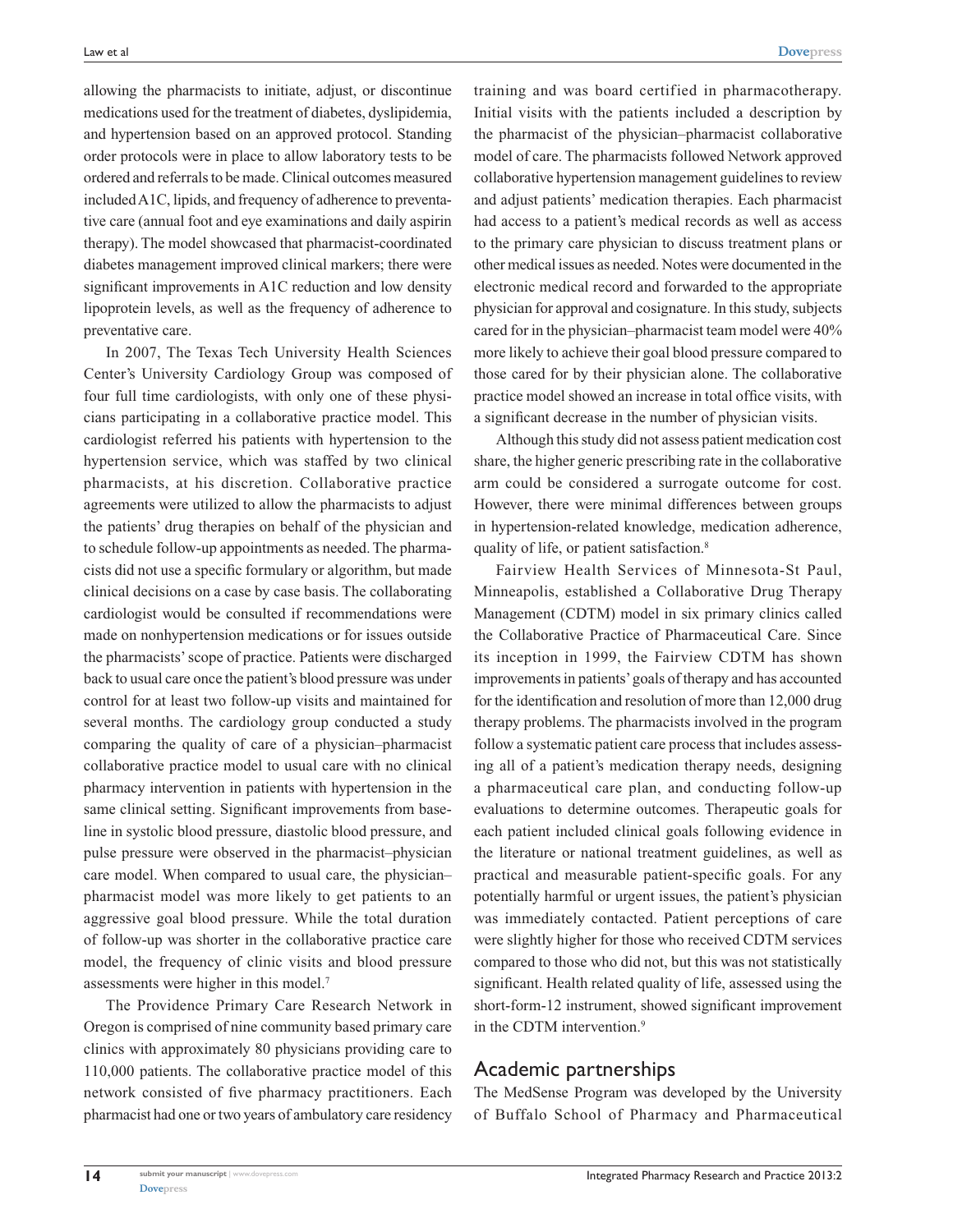Sciences in collaboration with a regional primary care physician group. Patients with type 2 diabetes and seen by the physician group were identified by either a physician, physician assistant, nurse practitioner, pharmacist, or nurse and offered a consultation with the MedSense pharmacist. The MedSense pharmacist was either a clinical assistant professor of pharmacy with a residency in ambulatory care and with board certification as a pharmacotherapy specialist, or a postgraduate year 1 pharmacy practice resident. Neither pharmacist had any additional diabetes-specific training. At the initial visit, pharmacists assessed the medication therapy and then provided the primary care provider with a brief electronic summary and a comprehensive written consult. Since New York state legislation does not allow for collaborative practice agreements between pharmacists and physicians for pharmacotherapy management, physician approval was required for all clinical interventions. Patients enrolled in the program experienced significant reductions in A1C  $(-1.1\%, P < 0.00001)$  and fasting plasma glucose  $(-39 \text{ mg/dL}, P < 0.03)$  from baseline after 6 months. However, low density lipoprotein, triglycerides, blood pressure, weight, and body mass index were reduced but not statistically significant. Also, there was not much difference in any of the clinical outcomes between 6 months and 12 months. While there were a number of patients whose metabolic parameters improved, there was no difference for patients whose metabolic parameters were at goal between baseline and 6 and 12 months. Out of 184 pharmacologic recommendations, 45% were accepted, 30% were declined, and 25% were unable to be determined due to lack of documentation. Medical costs tended to decrease while prescription medication costs tended to increase, but these trends were not statistically significant.<sup>10</sup>

#### Examples across the globe

Internationally, the following models demonstrate best practice as seen in the literature. At the Mahart Nakornratchasima Hospital's Department of Outpatient Cardiology and Cardiovascular Thoracic Surgery in Thailand, a pharmacist-managed warfarin therapy collaborative care model was established. Two clinical pharmacists were trained through structured didactic teaching, as well as with practice sessions with case studies for 2 months under a senior clinical pharmacist who had experience providing anticoagulation therapy management for over 7 years. The clinical pharmacists met one on one with patients receiving warfarin therapy to identify any warfarin-related issues and then made recommendations to the patient's physician in the outpatient hospital chart. Physicians then made the final decisions regarding the patient's therapy after reviewing the notes. The hospital conducted a study comparing the collaborative care model versus usual care without intensive pharmacist intervention. Patients spent more time in therapeutic range under the collaborative care model than those patients under usual care (47.7% versus 39.5%,  $P = 0.003$ ) with no difference in bleeding events between the two groups. The clinical pharmacists made 284 interventions over a 9 month period and 228 (80%) of them were accepted by the physicians.<sup>11</sup>

A study conducted in Japan highlights a collaborative practice between physicians and pharmacists in the role of managing hypertension.12 This 6-month randomized controlled trial for blood pressure control was conducted at a community based primary care center. Patients in the intervention group received 15 minute sessions of individual counseling monthly for 6 months with a pharmacist. The pharmacist made lifestyle recommendations at each visit, and offered the physician therapeutic recommendations on the patient's antihypertensive medications. Physicians and pharmacists discussed treatment plans for the patient either via phone or face to face. The mean decrease in SBP/DBP was 2.9/3.3 mmHg in the intervention group over baseline  $(P = 0.02$  and  $P < 0.00001$  for SBP and DBP, respectively). A significantly higher percentage of patients in the intervention group were able to reduce the use of antihypertensive medications ( $P < 0.0001$ ).

#### A personal example

Roger Klotz and Micah Hata initiated an Anticoagulation Clinic in a community pharmacy in 2009. A collaborative practice protocol was created and a physician agreed to review the protocol and sign off that it was medically appropriate. The protocol requires that a referral form be completed and signed by the referring physician and faxed to the community pharmacy. The protocol allows the pharmacist to manage the therapy which includes determining the INR using a point of care device, making a dosage adjustment when necessary, and determining the next clinic visit/ appointment. The written progress note including the INR, dosage adjustment, next visit, and any observations made by the pharmacist is then faxed to the referring physician. The clinic has been managing many of the patients for 3.5 years with no difficulties. Initially, the authors thought that the major barrier to implement this collaborative would be physicians' concern about a community pharmacist managing a very difficult therapy, as well as patient resistance to having a